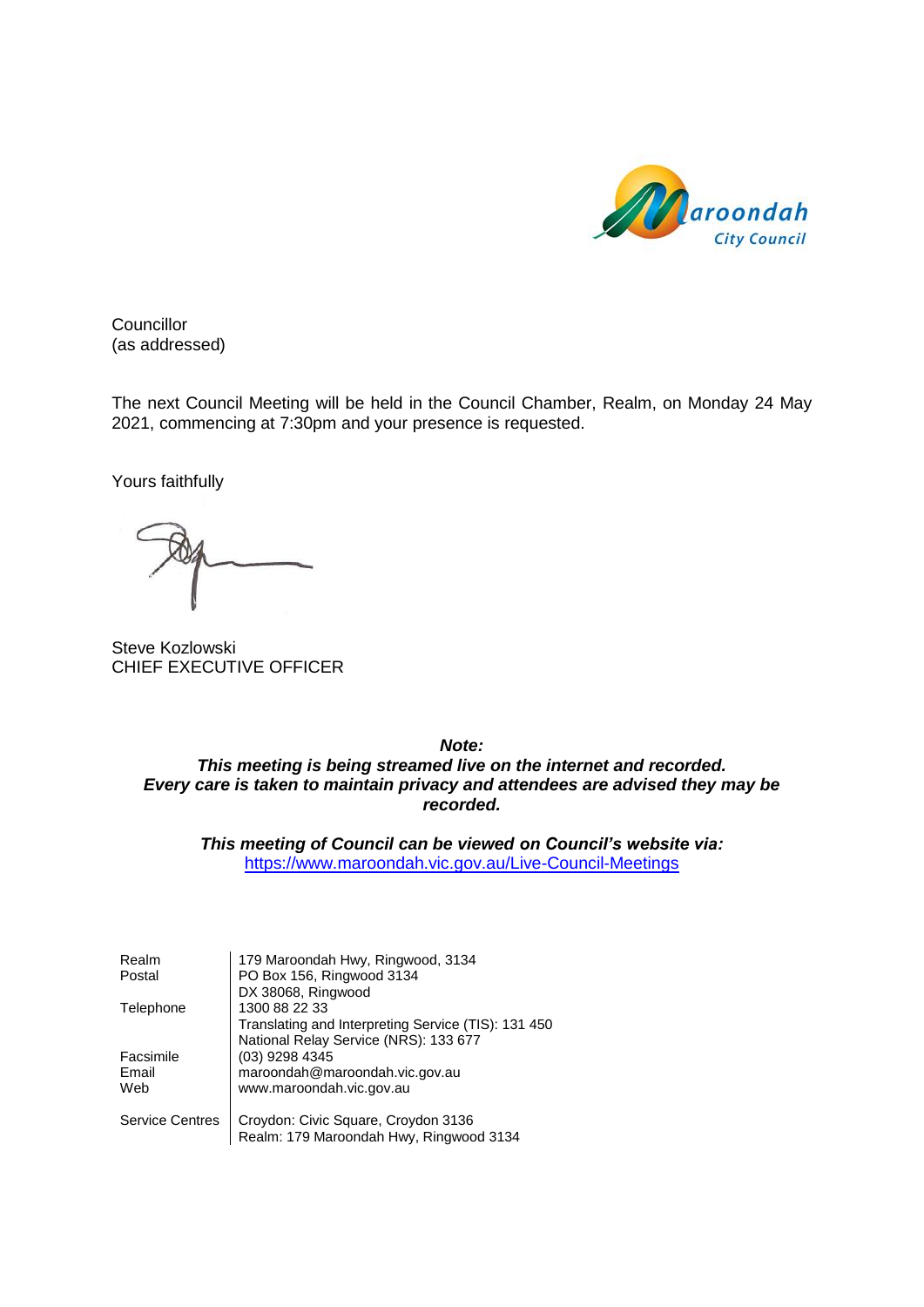### **Council Chamber Seating**

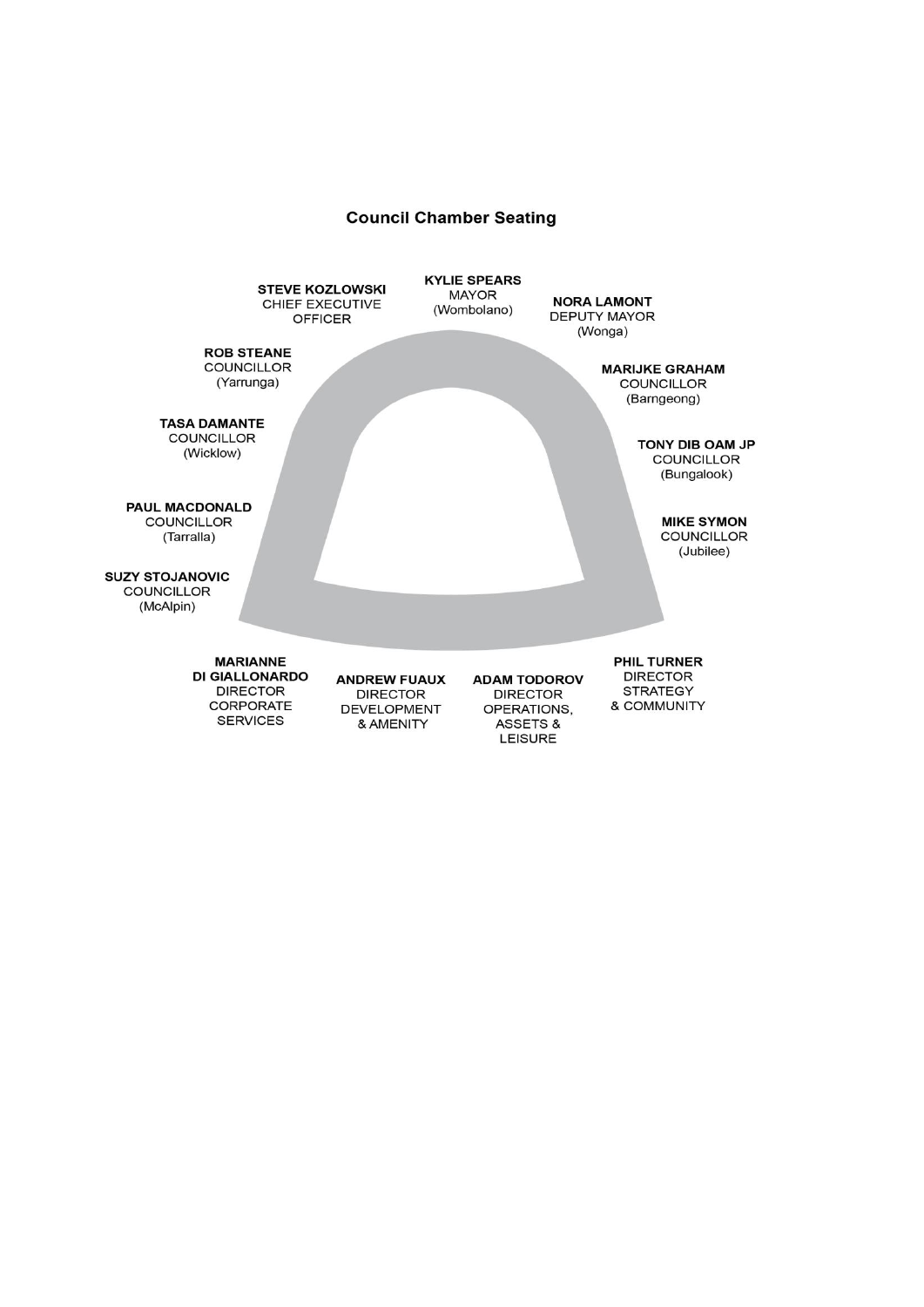## **ORDER OF BUSINESS**

- 1. Prayer
- 2. Acknowledgment of Country
- 3. Apologies
- 4. Declaration of Interests
- 5. Confirmation of Minutes of the Ordinary Council Meeting held on Monday 26 April 2021 and Monday 10 May 2021.
- 6. Public Questions
- 7. Officers' Reports

Director Corporate Services

|    | 1. | <b>Attendance Report</b>                                                                                     | 4  |  |  |  |
|----|----|--------------------------------------------------------------------------------------------------------------|----|--|--|--|
|    | 2. | <b>Reports of Councillor Briefings</b>                                                                       | 6  |  |  |  |
|    | 3. | <b>Councillor Representation Reports</b>                                                                     | 9  |  |  |  |
|    | 4. | Financial Report: Nine Months Ending March 2021                                                              | 13 |  |  |  |
|    |    | Director Operations, Assets & Leisure                                                                        |    |  |  |  |
|    | 1. | Capital Works Report: Third Quarter 2020/2021 Financial Year                                                 | 20 |  |  |  |
|    |    | Director Strategy & Community                                                                                |    |  |  |  |
|    | 1. | Amendment C142maro Proposed Heritage Overlay at 35 Alto<br>Avenue Croydon: Adoption                          | 26 |  |  |  |
|    | 2. | Council Plan 2017-2021 (Year 4: 2020/21) Priority Action Progress<br>Report - Quarter 3, 2020/21             | 35 |  |  |  |
|    | 3. | Local Government Performance Reporting Framework - Service<br>Indicator Progress Report - Quarter 3, 2020/21 | 38 |  |  |  |
| 8. |    | Documents for Sealing                                                                                        |    |  |  |  |

- 
- 9. Motions to Review
- 10. Late Item
- 11. Requests / Leave of Absence
- 12. In Camera

Director Operations, Assets & Leisure

1. Tender Evaluation Report - Contract 20987 Eastfield Park Sporting Pavilion Redevelopment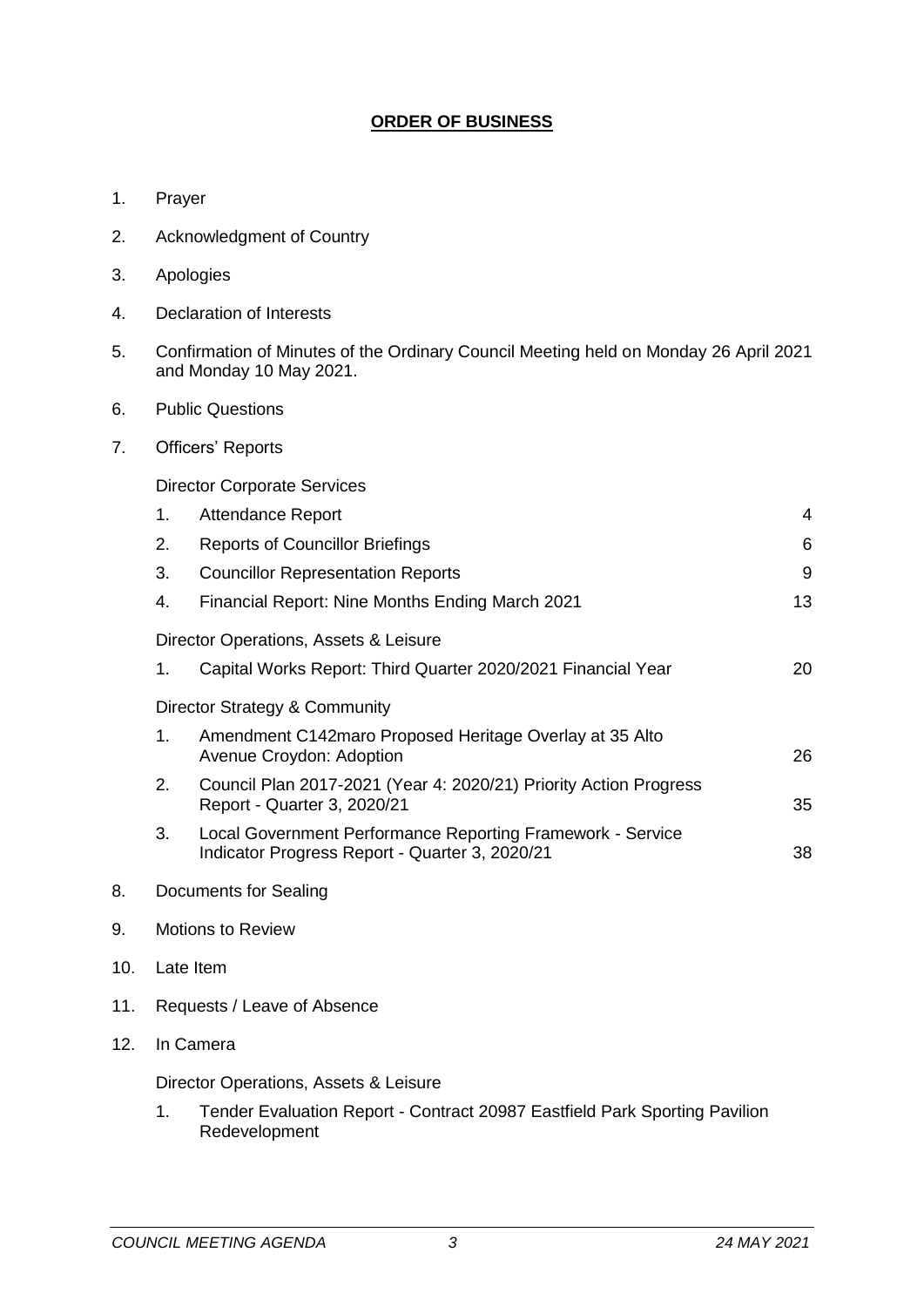## **ATTENDANCE REPORT ITEM 1**

### <span id="page-3-0"></span>**PURPOSE**

To provide an opportunity for Councillors to report on Council activities undertaken since the last Ordinary Meeting of Council and forthcoming ward activities.

### **STRATEGIC / POLICY ISSUES**

The following directions contained in Maroondah 2040: Our Future Together and the Council Plan 2017-2021 (Year 4: 2020-2021) provide the strategic framework that underpins the purpose of this report.

Outcome Area:A well governed and empowered community

Our Vision:Maroondah is an effectively empowered community that is actively engaged in Council decision making through processes that ensure their voice is heard and considered. Council provides strong and responsive leadership, ensures transparent processes and works with the community to advocate and champion their needs

### Key Directions 2020 – 2021:

8.1 Provide enhanced governance that is transparent, accessible, inclusive and accountable

### **BACKGROUND**

Not Applicable

### **ISSUE / DISCUSSION**

It is intended that the Mayor and Councillors be given the opportunity to present a verbal or written report updating Council on the activities they have undertaken in their role as Councillors and forthcoming ward activities.

### **FINANCIAL / ECONOMIC ISSUES**

Not Applicable

### **ENVIRONMENTAL / AMENITY ISSUES**

Not Applicable

### **SOCIAL / COMMUNITY ISSUES**

Not Applicable

### **COMMUNITY CONSULTATION**

Not Applicable

### **CONCLUSION**

It is appropriate that Councillors formally report to Council upon the activities they have undertaken in their role as Councillors.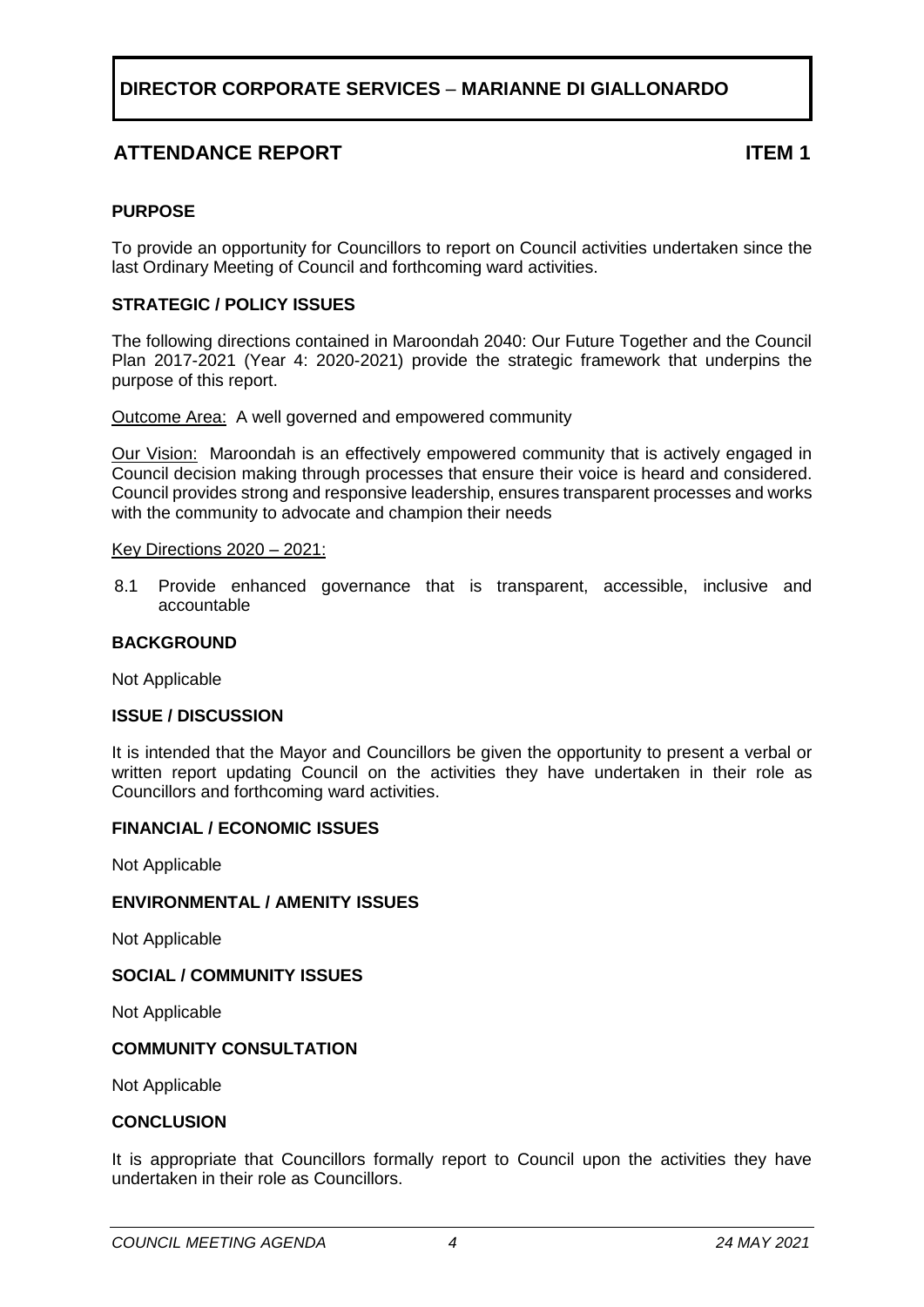## **ATTENDANCE REPORT Cont'd ITEM 1**

### **ATTACHMENTS**

Not Applicable

### **CONFIDENTIALITY**

Not Applicable

### **RECOMMENDATION**

**THAT COUNCIL RECEIVES AND NOTES THE REPORTS AS PRESENTED BY COUNCILLORS**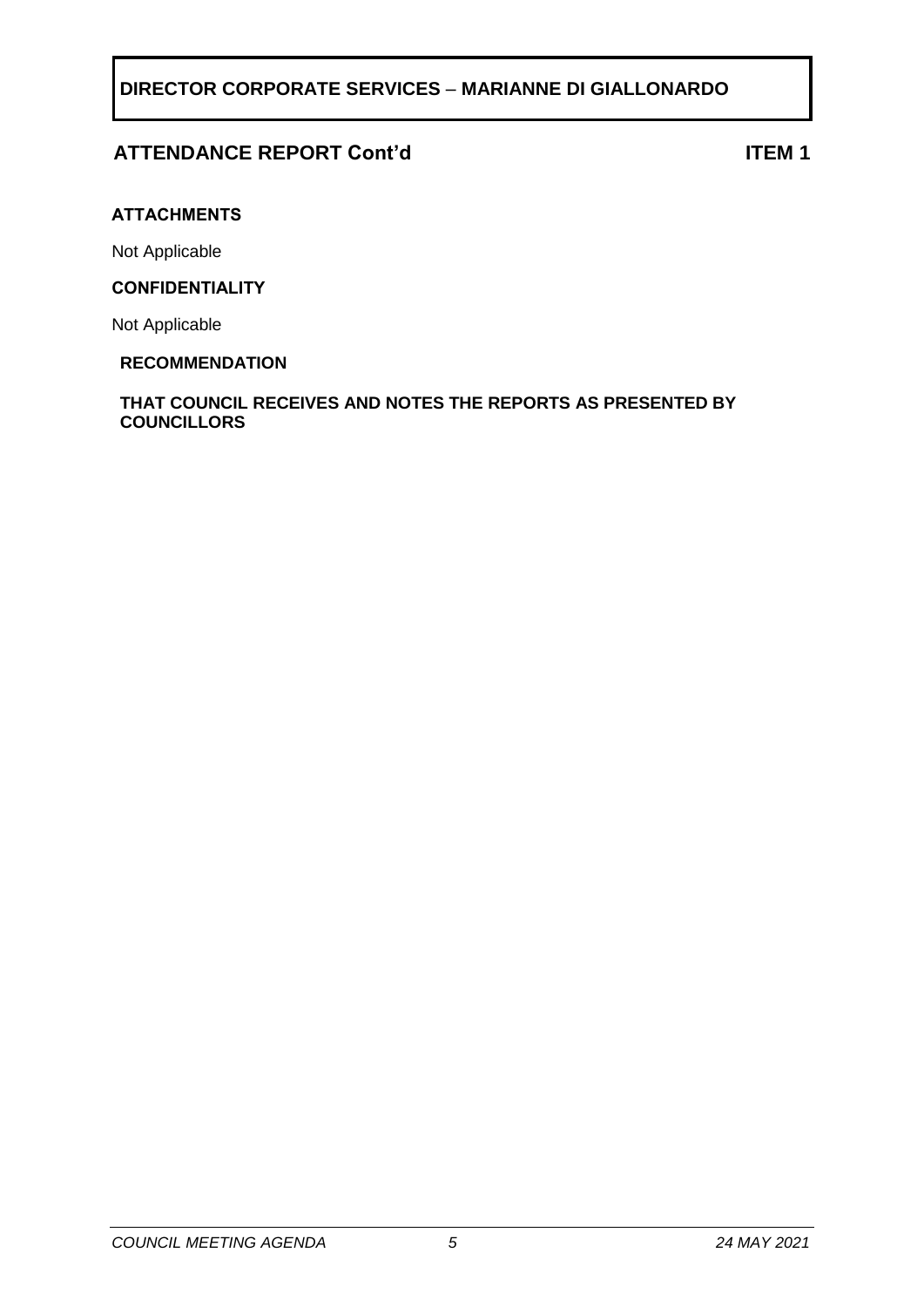## **REPORTS OF COUNCILLOR BRIEFINGS ITEM 2**

### <span id="page-5-0"></span>**PURPOSE**

To present the 'Public Record' of those Councillor Briefings which are attended by all Councillors and generally held on Monday evenings at Realm, usually two weeks prior to the formal Council Meeting, and to note the issues discussed.

### **STRATEGIC / POLICY ISSUES**

The following directions contained in Maroondah 2040: Our Future Together and the Council Plan 2017-2021 (Year 4: 2020-2021) provide the strategic framework that underpins the purpose of this report.

Outcome Area: A well governed and empowered community

Our Vision:Maroondah is an effectively empowered community that is actively engaged in Council decision making through processes that ensure their voice is heard and considered. Council provides strong and responsive leadership, ensures transparent processes and works with the community to advocate and champion their needs

Key Directions 2020 – 2021:

8.1 Provide enhanced governance that is transparent, accessible, inclusive and accountable

### **BACKGROUND**

As part of decision-making processes at Maroondah, it is essential that Councillors are briefed on a range of issues which come before Council for consideration. As a means of providing this information, Councillor Briefings are conducted.

Councillor Briefings are also attended by Council Officers, and sometimes other specific advisors, to provide Councillors with a detailed knowledge and understanding of issues under consideration to a level of detail that would inhibit timely decision-making, that would not be possible in an open Council meeting, where decision-making related debate is governed by strict meeting procedures.

A Councillor Briefing is a non decision making forum, and as per past good governance practice, is deemed to be a scheduled or planned meeting comprising a majority of Councillors (at least 5) and one (1) Council employee, for the purpose of discussing matters that are intended or likely to be:

- the subject of a decision of the Council; or
- subject to the exercise of a delegated function, duty or power of Council

Examples of a Councillor Briefings may include:

- On-site inspections,
- Consultative Meetings with residents, developers, consultants
- Meetings with local organisations, Government Departments, statutory authorities, and local politicians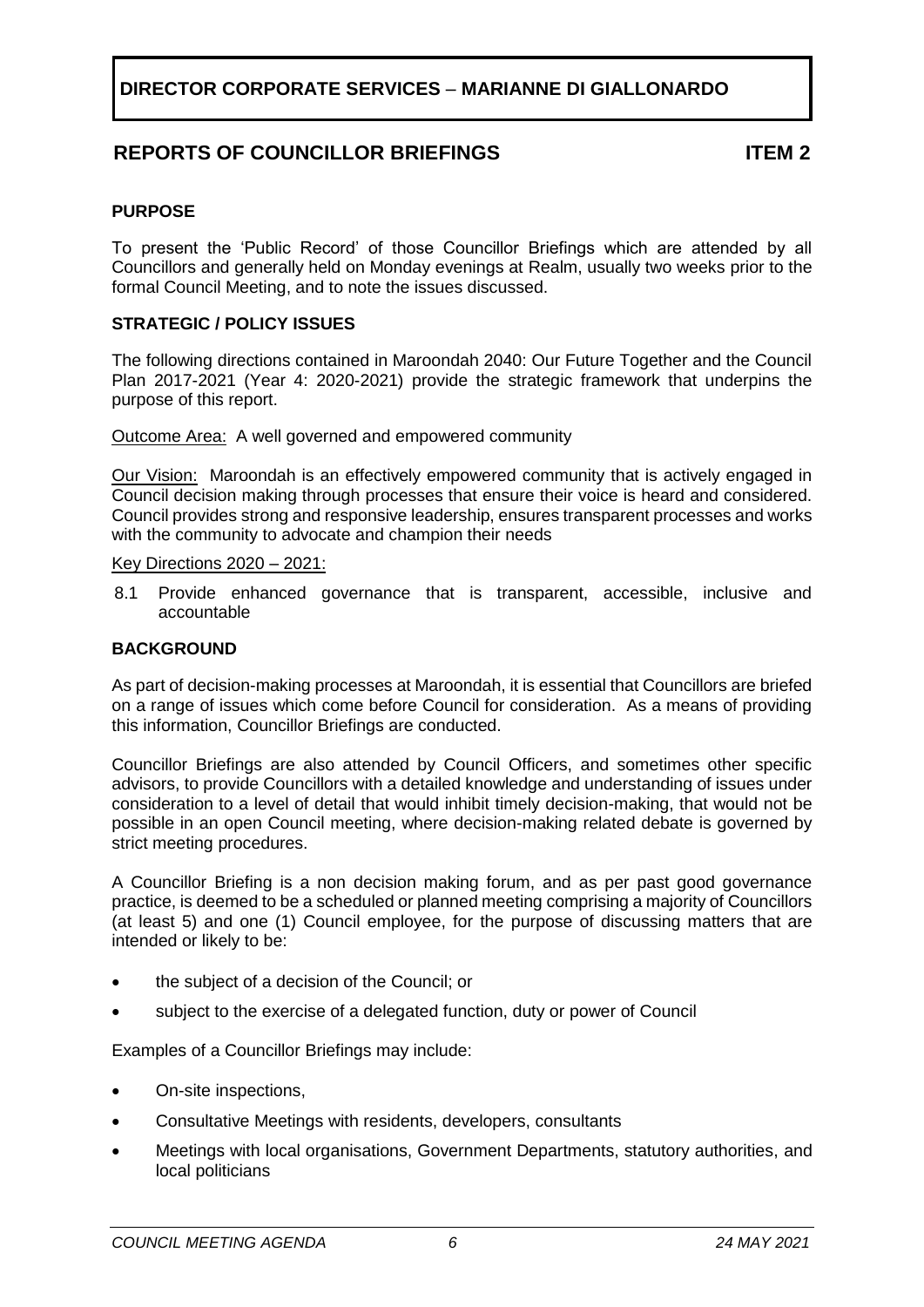## **REPORTS OF COUNCILLOR BRIEFINGS Cont'd ITEM 2**

### **ISSUE / DISCUSSION**

Councillor Briefings are generally held twice a month, on Monday evenings at Realm, usually two (2) weeks prior to, and on the night of a formal Council meeting.

The intent of this report is to present a 'Public Record' of those Councillor Briefings which are generally attended by all Councillors and typically held on Monday evenings, and to note the items discussed.

The 'Public Record' of the Councillor Briefing held on the 26 April 2021, 10 May 2021 and 19 May 2021 are attached for information.

### **FINANCIAL / ECONOMIC ISSUES**

Not Applicable

### **ENVIRONMENTAL / AMENITY ISSUES**

Not Applicable

### **SOCIAL / COMMUNITY ISSUES**

Not Applicable

### **COMMUNITY CONSULTATION**

Not Applicable

### **CONCLUSION**

Councillor Briefings are important forums for advice and discussion, on what are often complex issues facing the municipality, in the lead up to formal decisions being made by Councillors at Council Meetings. At Councillor Briefings, or outside them, Councillors also have the opportunity of requesting additional information to assist in the decision-making process.

It is appropriate that the 'Public Record' of those Councillor Briefings, which are attended by a majority of Councillors, i.e. at least five (5) Councillors and one (1) employee of Council, be noted.

### **ATTACHMENTS**

- 
- 1. **2021 April 26 Councillor Briefing Public Record**<br>2. **2** 2021 May 10 Councillor Briefing Public Record 2021 May 10 - Councillor Briefing Public Record
- 3. 2021 May 19 Councillor Briefing Public Record

### **CONFIDENTIALITY**

Not Applicable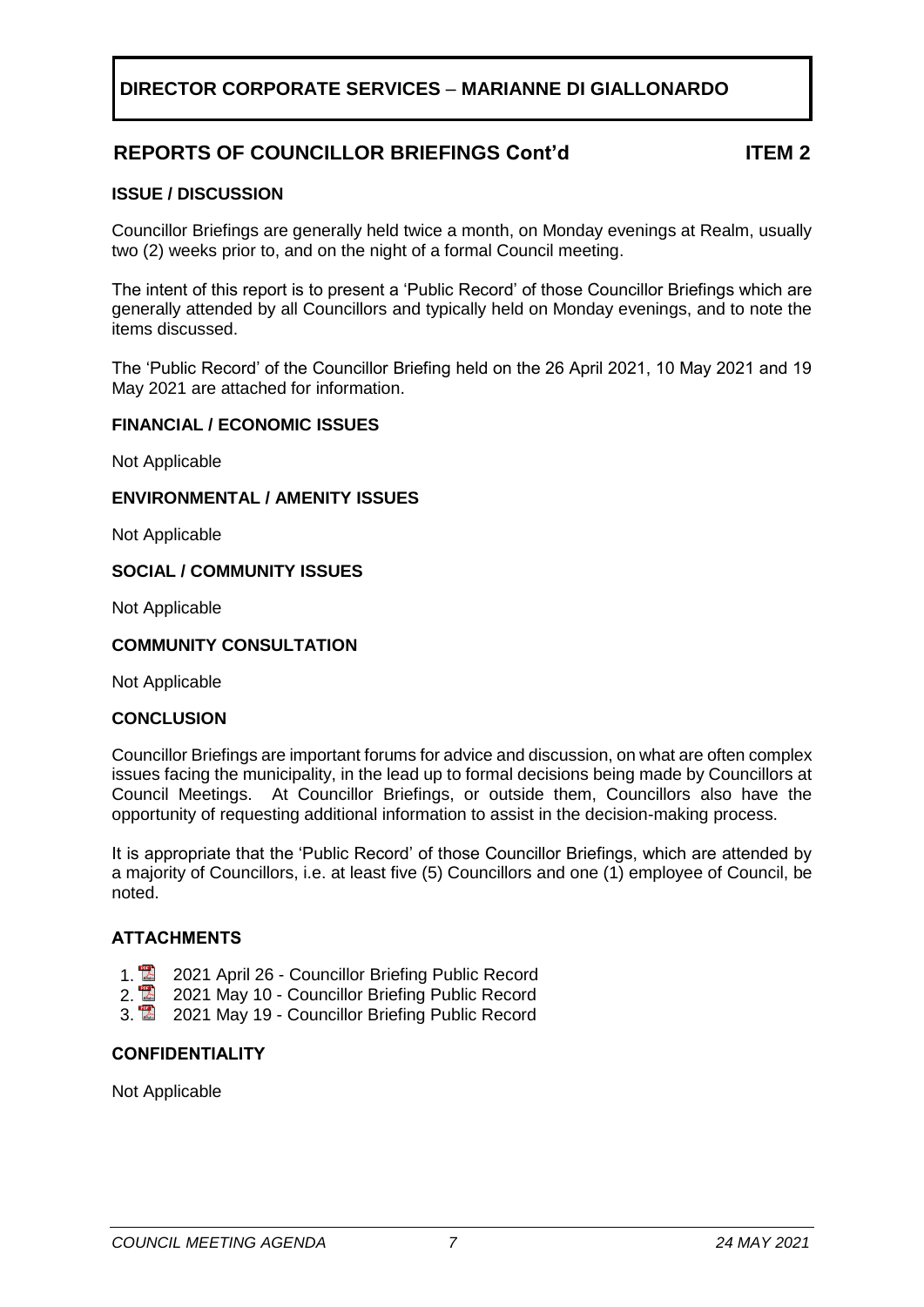## **REPORTS OF COUNCILLOR BRIEFINGS Cont'd ITEM 2**

### **RECOMMENDATION**

**THAT COUNCIL RECEIVES AND NOTES THE PUBLIC RECORD OF THE FOLLOWING COUNCILLOR BRIEFINGS HELD ON THE 26 APRIL 2021, 10 MAY 2021 AND 19 MAY 2021**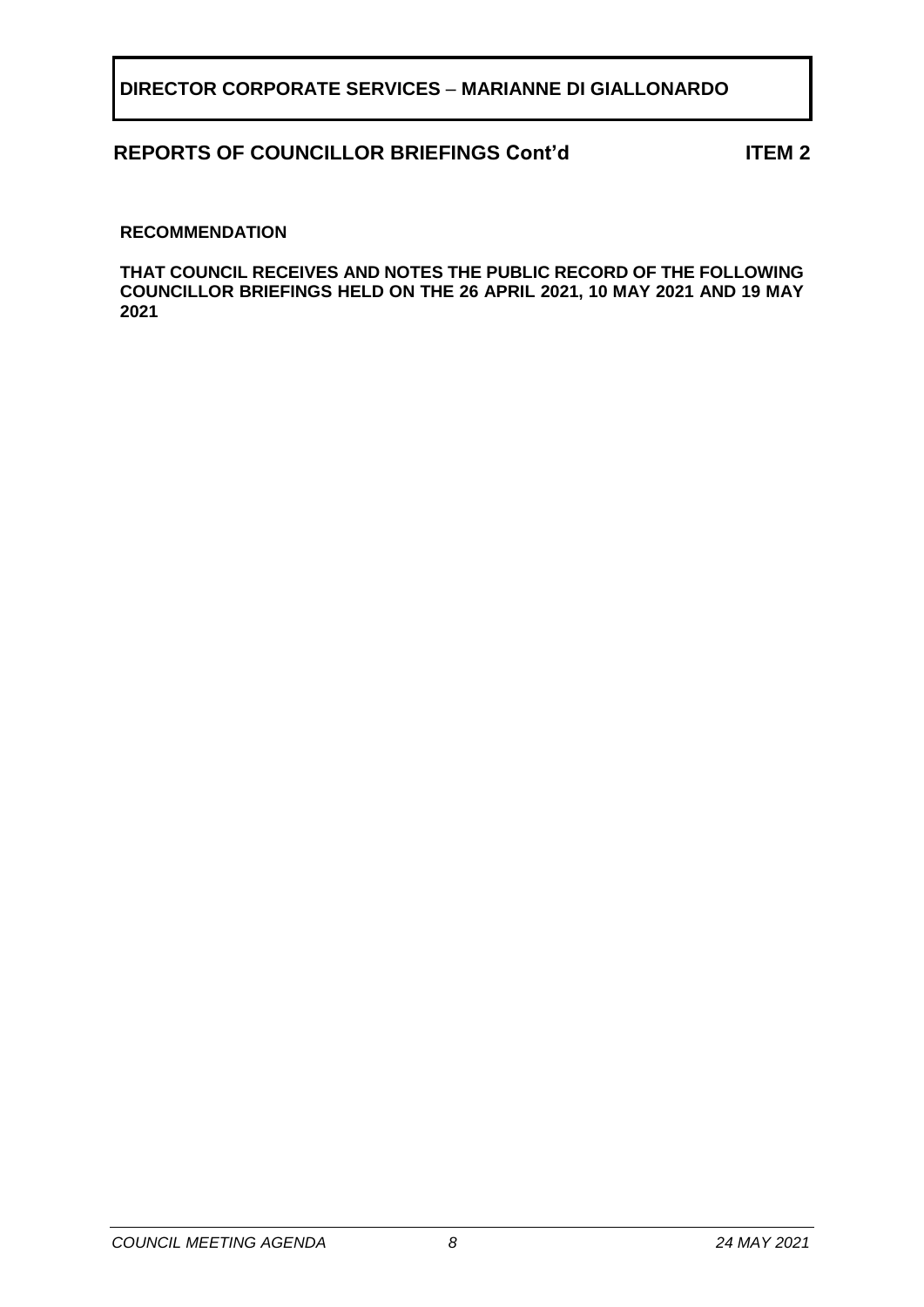# **COUNCILLOR REPRESENTATION REPORTS ITEM 3**

## <span id="page-8-0"></span>**PURPOSE**

To receive and note the meeting minutes of the following:

- Maroondah Liveability, Safety and Amenity Committee meeting held on the 3 May 2021
- Eastern Transport Coalition meeting held on the 22 April 2021
- Maroondah Community Health and Wellbeing Advisory Committee meeting held on 20 April 2021
- Maroondah Access Inclusion and Equity Advisory Committee meeting held on 19 April 2021
- Maroondah Business Advisory Committee meeting held on the 30 March 2021
- Maroondah Disability Advisory Committee meeting held on the 25 March 2021
- Maroondah Arts Advisory Committee meeting held on the 17 March 2021

## **STRATEGIC / POLICY ISSUES**

The following directions contained in Maroondah 2040: Our Future Together and the Council Plan 2017-2021 (Year 4: 2020-2021) provide the strategic framework that underpins the purpose of this report.

### Outcome Area: A well governed and empowered community

Our Vision:Maroondah is an effectively empowered community that is actively engaged in Council decision making through processes that ensure their voice is heard and considered. Council provides strong and responsive leadership, ensures transparent processes and works with the community to advocate and champion their needs.

### Key Directions 2020 – 2021:

8.1 Provide enhanced governance that is transparent, accessible, inclusive and accountable

### **BACKGROUND**

As part of Council's commitment to the principles and practice of good governance, it is appropriate that Councillors and the Community are formally updated on the actions and activities of the various organisations' bodies/advisory groups upon which it is represented.

### **ISSUE / DISCUSSION**

Council is represented on numerous Boards and Organisations. Appointments are made annually by Council at the commencement of the new Mayoral term.

Cr Damante, Lamont and Steane are Council's representatives on the Maroondah Liveability, Safety and Amenity Committee (MLSAC).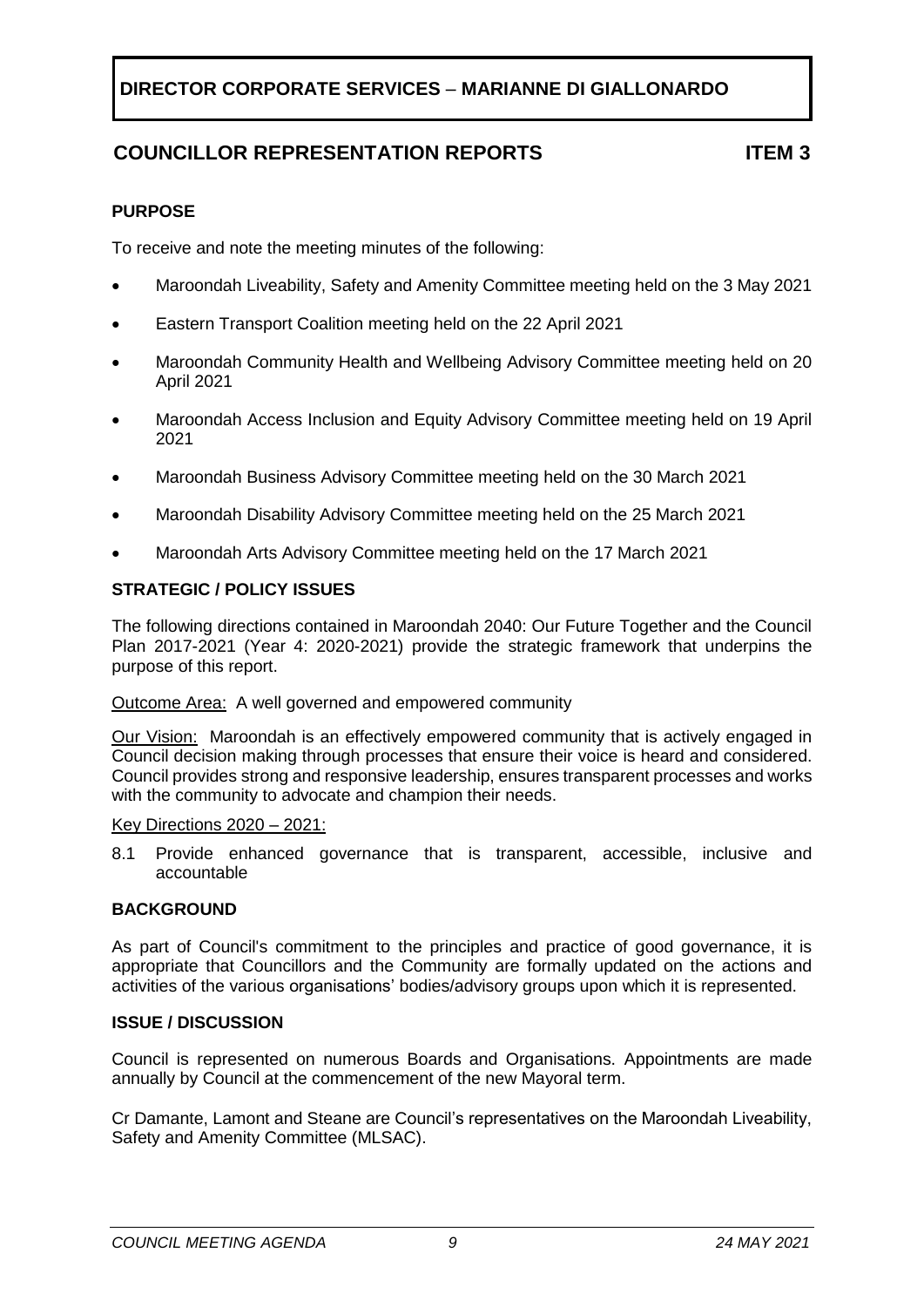## **COUNCILLOR REPRESENTATION REPORTS Cont'd ITEM 3**

Cr Graham is Council's representative with Cr Damante as Substitute Representative on the Eastern Transport Coalition Committee.

Crs Damante, Dib and Stojanovic are Council's representatives on the Maroondah Community Health and Wellbeing Advisory Committee (MCHWAC).

Crs Lamont, Graham and Stojanovic are Council's representatives on the Maroondah Access, Inclusion and Equity Advisory Committee (MAIEAC).

Crs Damante, Spears and Steane are Council's representatives on the Maroondah Business Advisory Committee (MBAC).

Crs Dib, Spears and Steane are Council's representatives on the Maroondah Disability Advisory Committee (MDAC).

Crs Macdonald, Stojanovic and Symon are Council's representatives on the Maroondah Arts Advisory Committee (MAAC).

### **FINANCIAL / ECONOMIC ISSUES**

Not Applicable

### **ENVIRONMENTAL / AMENITY ISSUES**

Not Applicable

### **SOCIAL / COMMUNITY ISSUES**

Not Applicable

### **COMMUNITY CONSULTATION**

Not Applicable

### **CONCLUSION**

It is appropriate that Councillors and the Community are formally updated on the actions and activities of the various organisations' bodies/advisory groups upon which Council is represented.

### **ATTACHMENTS**

1. Maroondah Liveability Safety and Amenity Committee Meeting Minutes - 3 May 2021

- **POP**
- 2. Eastern Transport Coalition Draft Minutes 22 April 2021
- $\frac{1}{\sqrt{2}}$
- 3. Maroondah Community Health and Wellbeing Advisory Committee Minutes 20 April  $2021$
- 4. Maroondah Access, Inclusion and Equity Advisory Committee Minutes 19 April 2021 **Port**
- 5. Maroondah Business Advisory Committee Meeting Minutes 30 March 2021門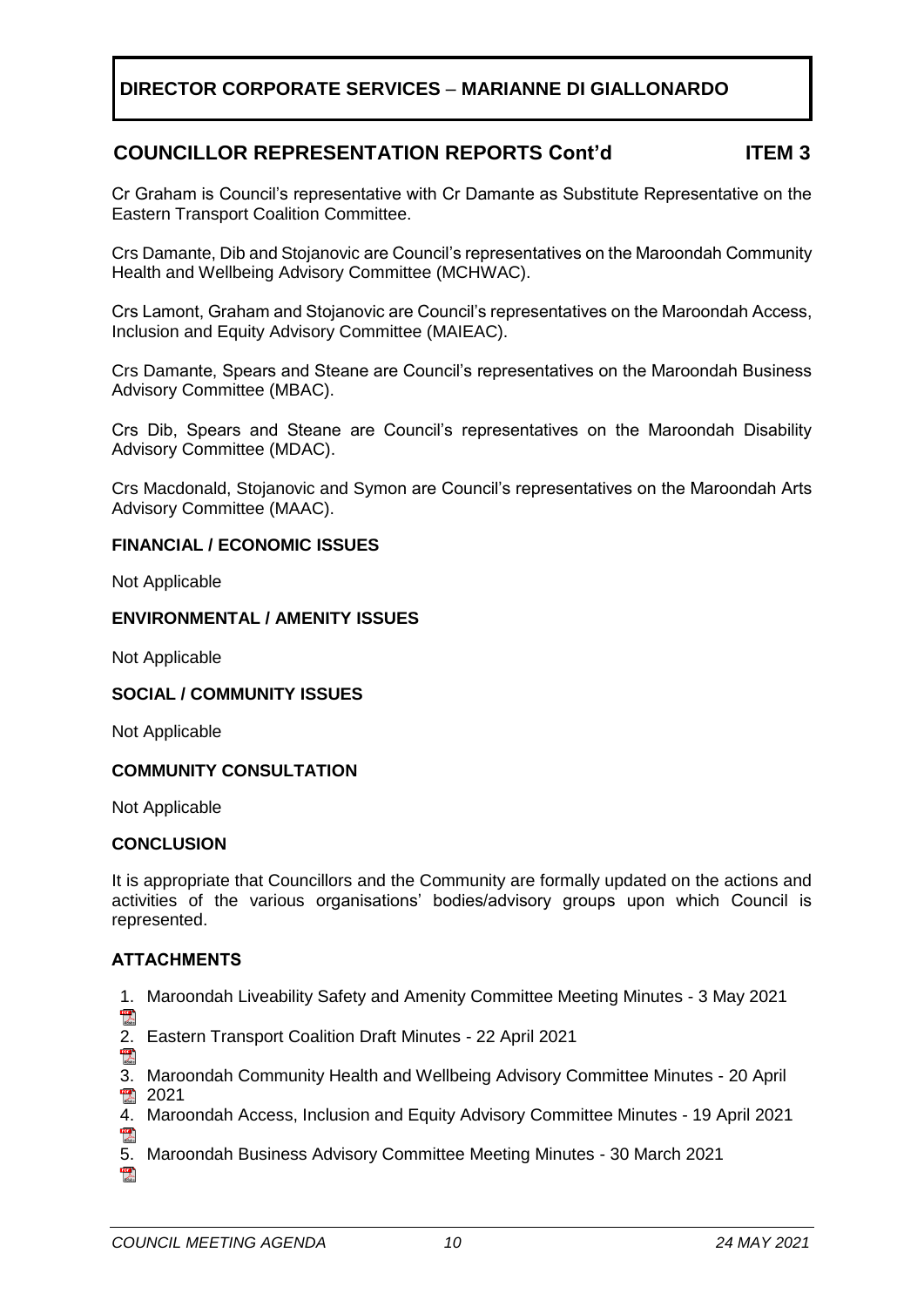## **COUNCILLOR REPRESENTATION REPORTS Cont'd ITEM 3**

- 6. Maroondah Disability Advisory Committee Meeting Minutes 25 March 2021
- 7. Maroondah Arts Advisory Committee Meeting Minutes 17 March 2021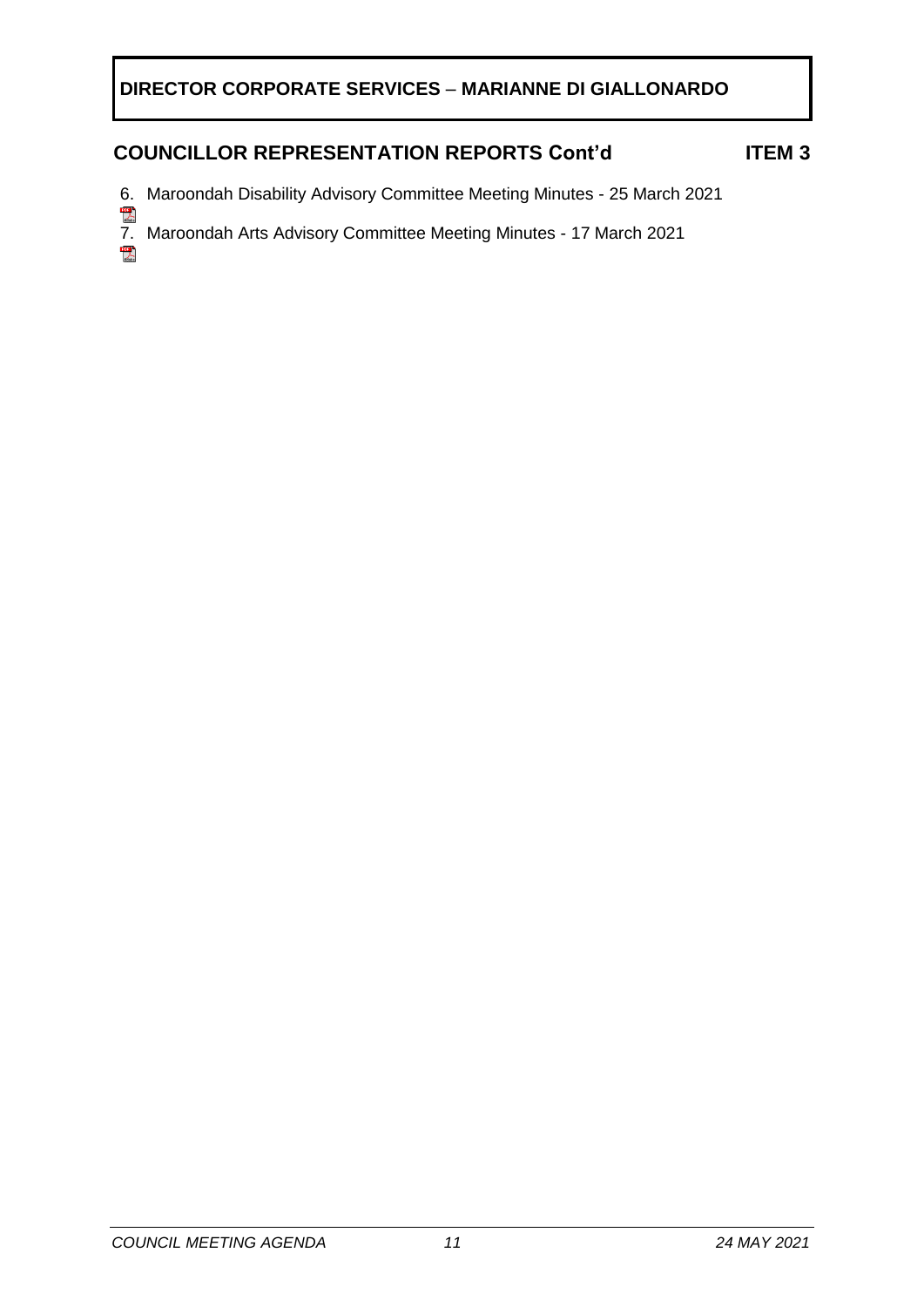## **COUNCILLOR REPRESENTATION REPORTS Cont'd ITEM 3**

### **CONFIDENTIALITY**

Not Applicable

### **RECOMMENDATION**

**THAT COUNCIL RECEIVES AND NOTES MINUTES OF THE FOLLOWING:**

- **1. MAROONDAH LIVEABILITY, SAFETY AND AMENITY COMMITTEE MEETING HELD ON 3 MAY 2021**
- **2. EASTERN TRANSPORT COALITION MEETING HELD ON 22 APRIL 2021**
- **3. MAROONDAH COMMUNITY HEALTH AND WELLBEING ADVISORY COMMITTEE MEETING HELD ON THE 20 APRIL 2021**
- **4. MAROONDAH ACCESS, INCLUSION AND EQUITY ADVISORY COMMITTEE MEETING HELD ON THE 19 APRIL 2021**
- **5. MAROONDAH BUSINESS ADVISORY COMMITTEE MEETING HELD ON THE 30 MARCH 2021**
- **6. MAROONDAH DISABILITY ADVISORY COMMITTEE MEETING HELD ON THE 25 MARCH 2021**
- **7. MAROONDAH ARTS ADVISORY COMMITTEE MEETING HELD ON THE 17 MARCH 2021**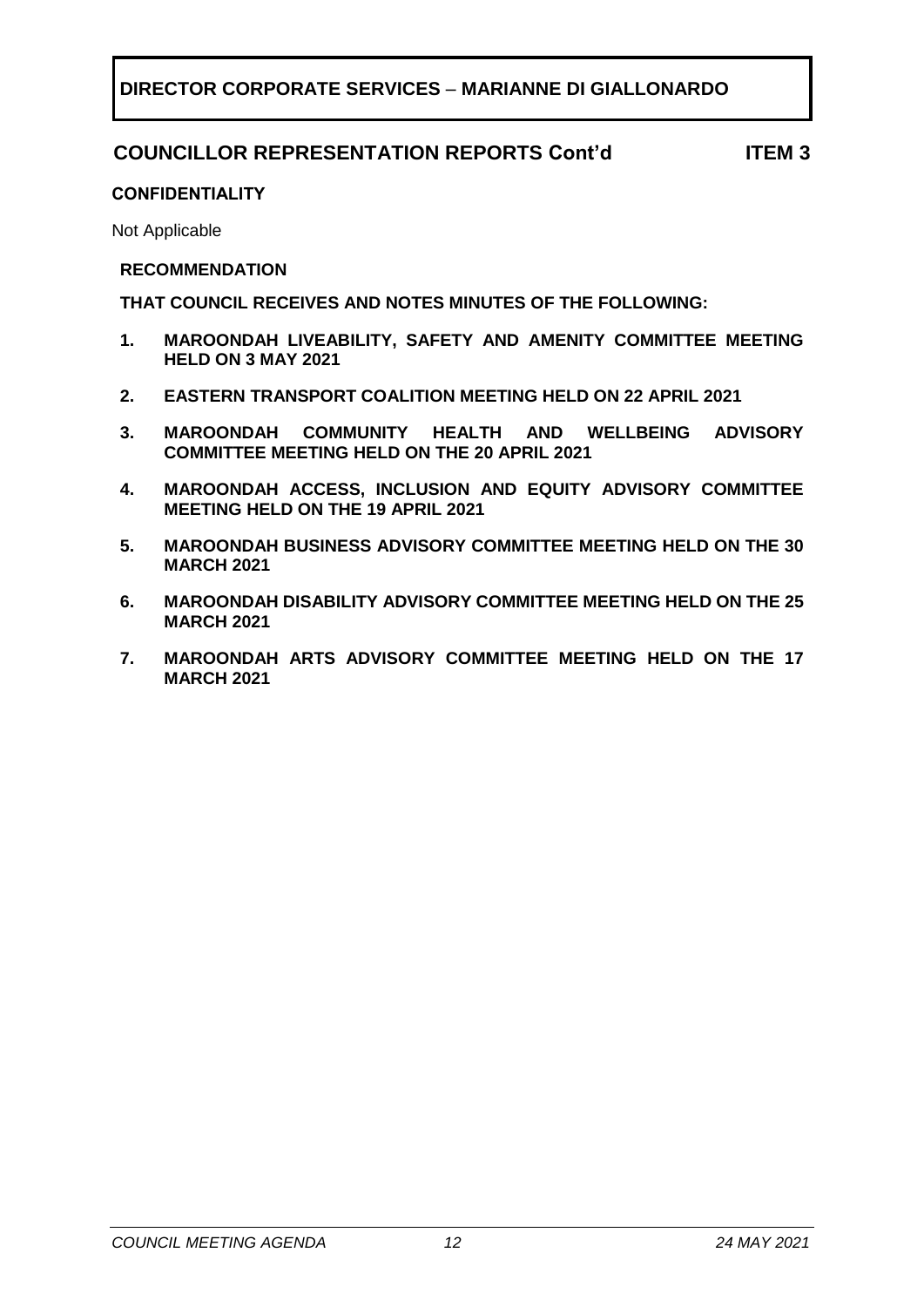## **FINANCIAL REPORT: NINE MONTHS ENDING MARCH 2021 ITEM 4**

### <span id="page-12-0"></span>**PURPOSE**

To present Council with a snapshot of Council's financial performance for the nine months ending 31 March 2021. These figures have considered the significant impact to Council due to the COVID-19 pandemic with associated instructions from the Federal and State Chief Health Officers, Prime Minister and Victorian Premier. Attachment 1 provides the full financial report.

### **STRATEGIC / POLICY ISSUES**

The following directions contained in Maroondah 2040: Our Future Together and the Council Plan 2017-2021 (Year 4: 2020-2021) provide the strategic framework that underpins the purpose of this report.

Outcome Area:A well governed and empowered community.

Our Vision:In the year 2040, Maroondah will be an effectively empowered community that is actively engaged in Council decision making through processes that ensure their voice is heard and considered. Council provides strong and responsive leadership, ensures transparent processes and works with the community to advocate and champion their needs.

### Key Directions 2020 – 2021:

8.1 Provide enhanced governance that is transparent, accessible, inclusive and accountable.

### **BACKGROUND**

In accordance with Section 97 of the Local Government Act 2020, Council is required each quarter to consider the financial performance of the municipality against budget for the year to date (YTD).

This requirement is not a substitute for the more frequent range of detailed financial reports that continue to be provided to Council management. Typically, this report would be presented to the Audit and Risk Committee, prior to being presented at a Council meeting. However, due to timing of meetings, this report is being tabled prior to and then presented to the next Audit and Risk Committee meeting (Tuesday 25 May, 2021). If any material changes are identified, this will be addressed at the June Council Meeting.

The attached financial statements contain an Income Statement (Operating Statement); Balance Sheet; Statement of Cash Flows and a Statement of Capital Works. The Income Statement is presented per accounting standards by nature.

The statements provide comparisons between actual results and the YTD forecast budget.

### **ISSUE / DISCUSSION**

The following is a summary of the financial position for the nine months ending 31 March 2021. A detailed report is attached to this document.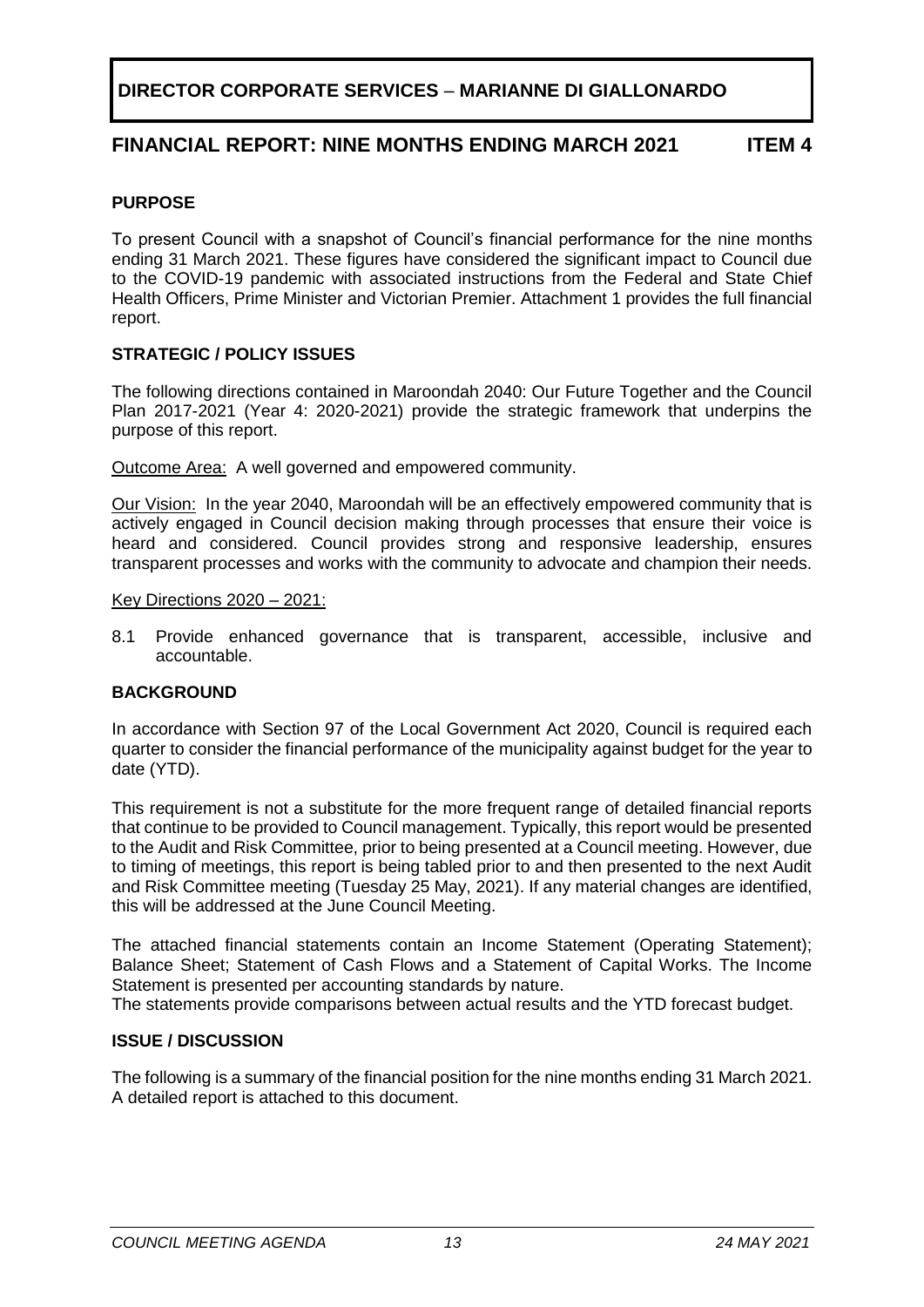## **FINANCIAL REPORT: NINE MONTHS ENDING MARCH 2021 Cont'd**

## **1. OPERATING PERFORMANCE**

### **1.1 Overall Operating Performance**

|                                                   | <b>YTD</b>      | <b>YTD</b>     | <b>YTD</b> |          |                | <b>Adopted</b>  |
|---------------------------------------------------|-----------------|----------------|------------|----------|----------------|-----------------|
|                                                   | <b>Forecast</b> | Actual         | Forecast   | Annual   | <b>Adopted</b> | To              |
|                                                   | <b>Budget</b>   | <b>Results</b> | Variance   | Forecast | <b>Budget</b>  | <b>Forecast</b> |
|                                                   | \$'000          | \$'000         | \$'000     | \$'000   | \$'000         | \$'000          |
| <b>Operating</b>                                  |                 |                |            |          |                |                 |
| Income                                            | 135.614         | 135,257        | (357)      | 164,284  | 147.668        | 16,616          |
| <b>Expenses</b>                                   | 98,170          | 96,396         | 1,774      | 150,305  | 134,266        | (16,039)        |
| <b>Underlying surplus</b><br>(deficit)            | 37,444          | 38,861         | 1,417      | 13,979   | 13,402         | 577             |
|                                                   |                 |                |            |          |                |                 |
| Capital                                           |                 |                |            |          |                |                 |
| Grants - capital (recurrent<br>and non-recurrent) | 10,985          | 10,941         | (44)       | 38,718   | 26,755         | 11,963          |
| <b>Comprehensive result</b>                       | 48,429          | 49,802         | 1,373      | 52,697   | 40,157         | 12,540          |

For the nine months ended 31 March 2021, Council has recorded an underlying surplus before capital revenues of \$38.86 million, which is \$1.4 million ahead of the year to date forecast budget. This is primarily related to unexpended funds during the period, as outlined in section 1.3 of the report.

### **1.2 Underlying Unrestricted Surplus/(Deficit)**

The Underlying Unrestricted Surplus provides a truer indication of Council's financial position/performance at year end, that is reflective of other committed or restricted elements/costs that are not reflected within Council's Comprehensive Income Statement. Once these items are adjusted for, as shown in the table below, Council's surplus is significantly diminished to less than \$200K at financial year end.

|                                                 | <b>Annual Forecast</b> |
|-------------------------------------------------|------------------------|
|                                                 | \$'000                 |
| <b>Underlying Surplus /(Deficit) - As Above</b> | 13,979                 |
| <b>Restricted Assets</b>                        |                        |
| Public Open Space                               | 3,427                  |
| Waste Management                                | 491                    |
| Capital Reserve                                 | $\mathbf{0}$           |
| <b>Superannuation Reserve</b>                   | $\mathbf{0}$           |
| Loan Repayment (Principal)                      | 1.570                  |
| <b>Total Restricted Allocations</b>             | 5,488                  |
|                                                 |                        |
| Non-Cash                                        |                        |
| Land Exchange - (Brentnall) Croydon             | 8,310                  |
| Underlying Unrestricted Surplus/(Deficit)       | 181                    |

**ITEM 4**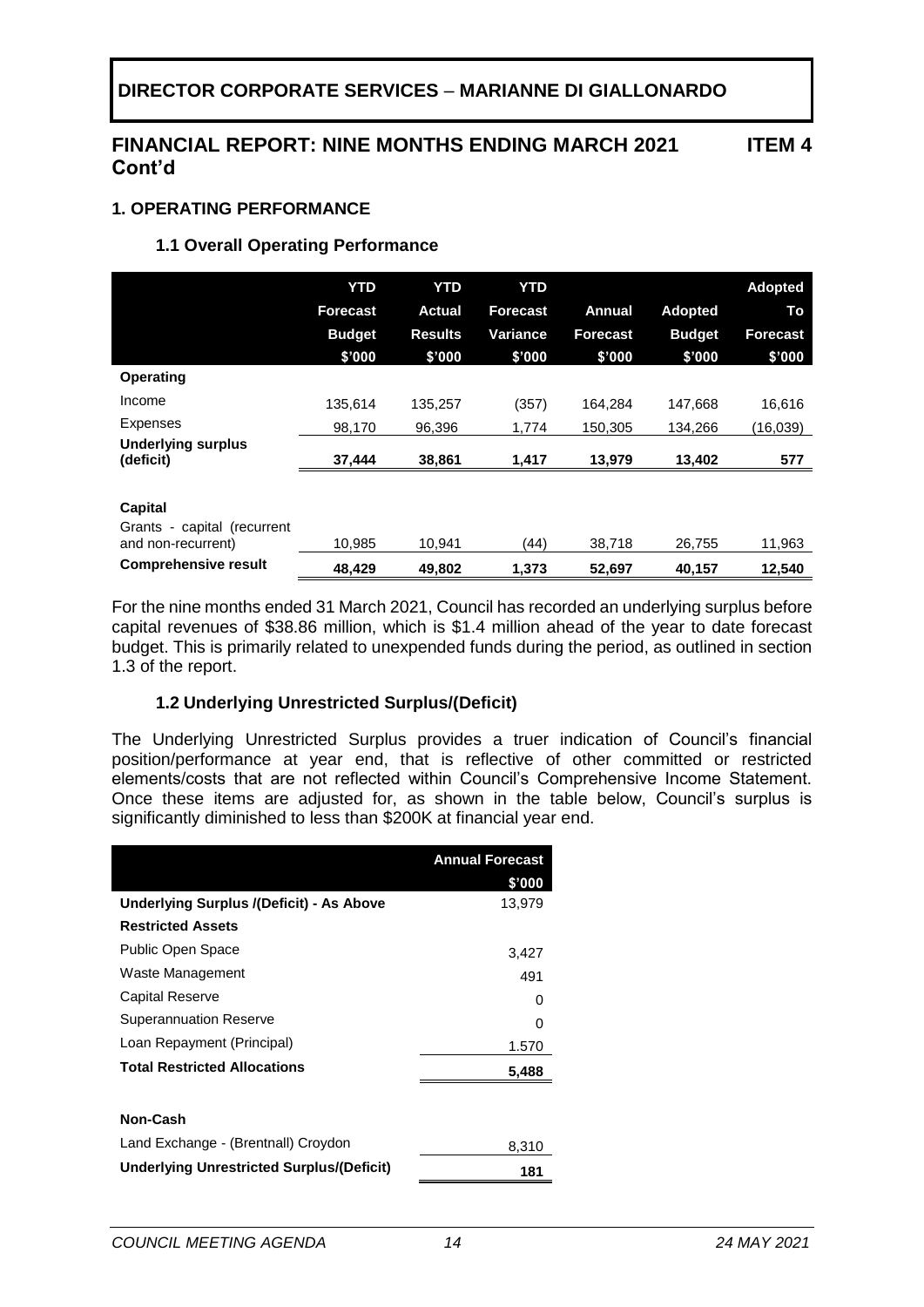#### **FINANCIAL REPORT: NINE MONTHS ENDING MARCH 2021 Cont'd ITEM 4**



**1.3 Income – YTD Forecast Budget variances** 

The table at 1.2 illustrates how each income stream is performing year to date against forecast, by variance. Key variances of note include:

Favourable Variances:

User Fees \$142k - Engineering & Building Services \$148k (Engineering Services \$123k), Community Services \$62k (Wyreena \$35k and Youth & Children Services \$25k) are above YTD Forecast. Leisure (\$61k) (Aquanation \$149k, Aquahub (\$89k), Sport & Recreation \$107k and Karralyka Centre \$84k) is below YTD Forecast.

Unfavourable Variances:

- Other income (\$116k) The Service areas contributing to this are: Finance & Governance (\$84k) (Interest Received (\$85k) and Leisure (\$28k) (Sport & Recreation (\$28k)).
- Grants Operating (non-recurrent) (\$83k) Timing variance is mainly due to Community Services (\$81k) (SFYS (\$23k) and Youth L2P Program (\$46k)).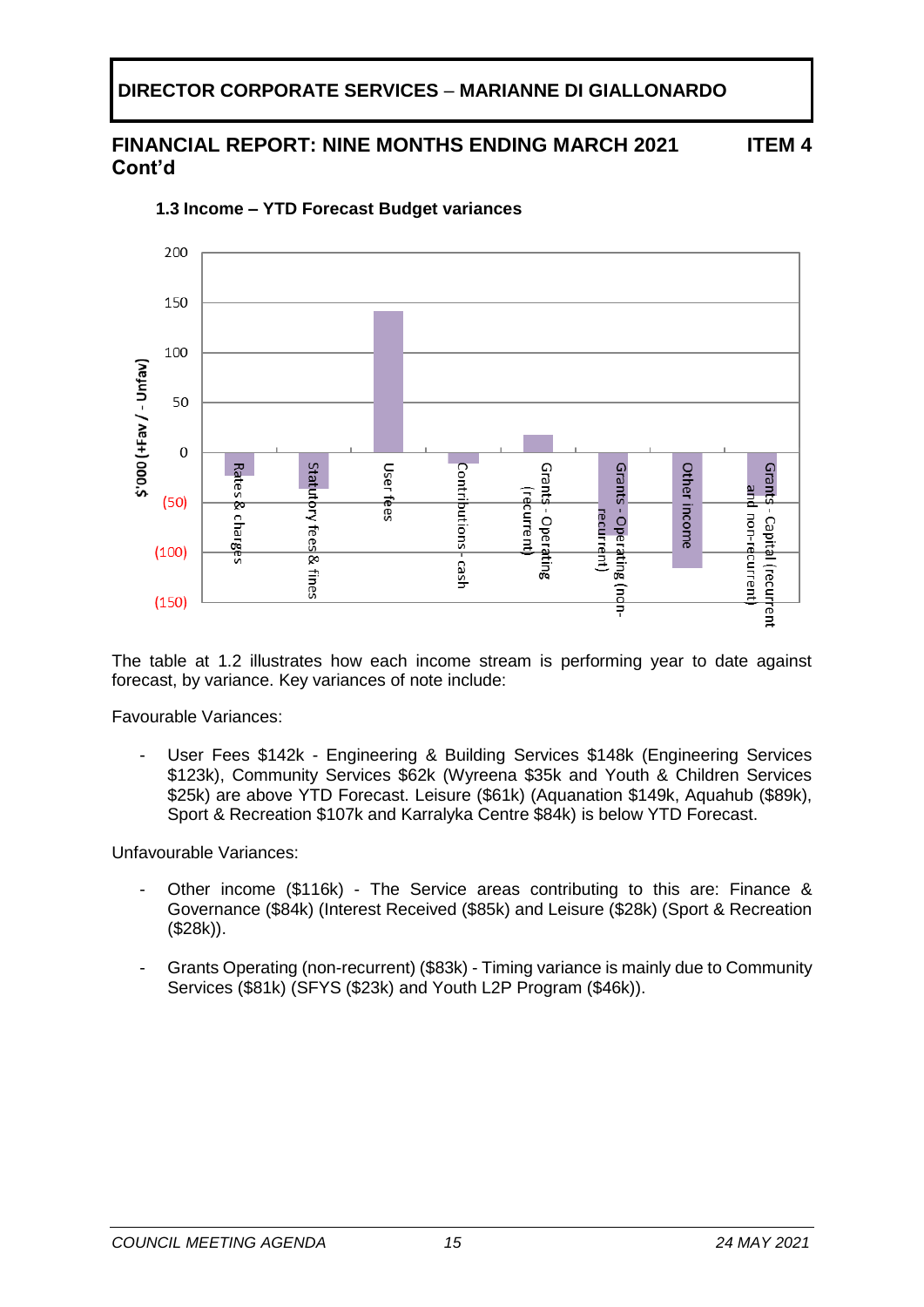#### **FINANCIAL REPORT: NINE MONTHS ENDING MARCH 2021 Cont'd ITEM 4**



**1.4 Expenses – YTD Forecast Budget variances** 

The table at 1.3 illustrates how each expense stream is tracking year to date against forecast, by variance. Key variances of note include:

Favourable Variances:

- Materials and Services \$1,157k Areas of Council contributing to this are: Leisure \$315k, Community Services \$430k, Operations \$119k, Integrated Planning \$49k, Finance & Governance \$129k, Workplace, People & Culture \$65k, Communications & Engagement \$43k, Business & Activity Centre \$70k, Information Technology (\$52k), Chief Executive's Office \$28k, Engineering Building Services \$31k and Assets (\$92k).
- Contractors \$428k Driven by differences in the timing of expenses across the organisation. Areas of Council contributing to this are: Community Services \$66k, Leisure \$119k, Finance & Governance \$79k, Business & Activity Centre \$51k, Workplace People & Culture \$25k and Operations \$34k.
- Other Expenses \$144k Areas of Council contributing to this are: Finance & Governance \$79k, Leisure \$34k and Communications and Engagement \$29k.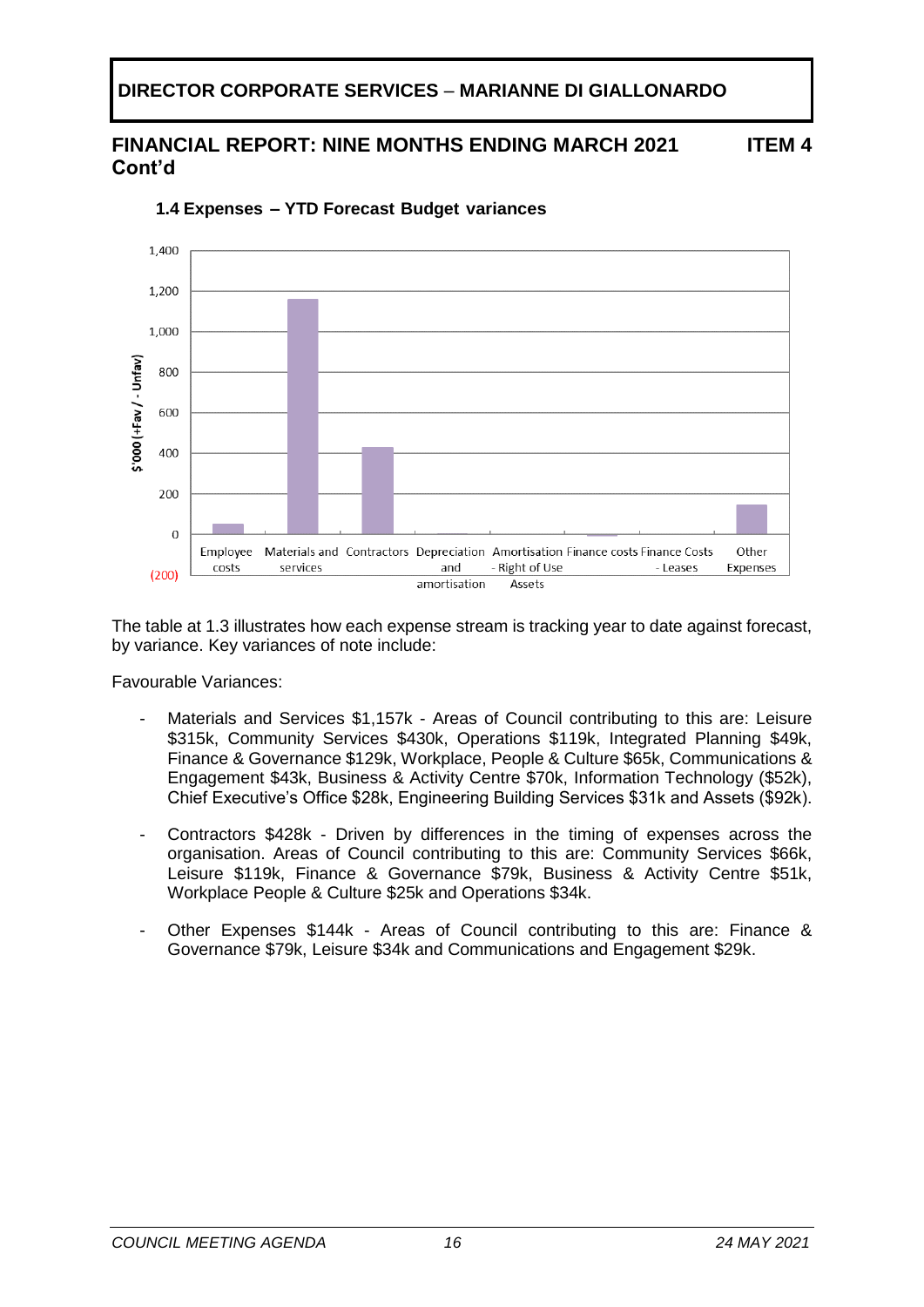### **FINANCIAL REPORT: NINE MONTHS ENDING MARCH 2021 Cont'd ITEM 4**

## **2. CAPITAL WORKS**

## **2.1 CAPITAL WORKS YTD EXPENDITURE CUMULATIVE**



\*\* Forecast Budget expenditure includes Carried Forwards

The Forecast Capital Expenditure program for 2020/21 is \$103.019 million. A carry forward amount from 2019/20 of \$2.512 million is included in the forecast for the current period.

The chart above indicates how Council is performing year to date against the forecast, as well as how we are tracking to achieve the period end target of \$57.90 million. Council has spent 57.13% of its forecast at the end of the third quarter.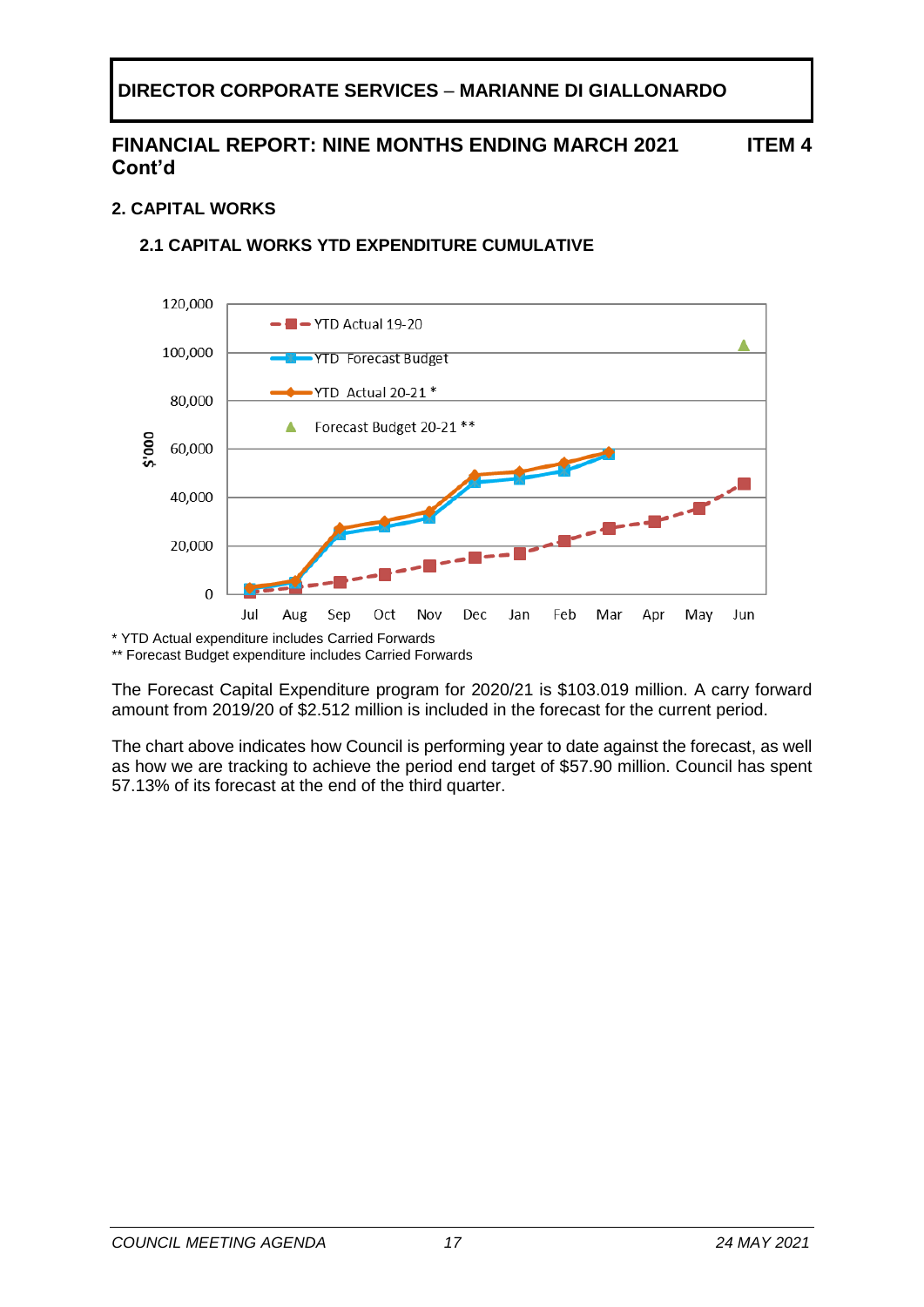#### **FINANCIAL REPORT: NINE MONTHS ENDING MARCH 2021 Cont'd ITEM 4**

## **3. RATES**

## **3.1 ACTUAL RATES OUTSTANDING BALANCE BY MONTH**



The chart above compares the rates outstanding as at 31 March 2021 to the same time last financial period. Our collection rate follows a similar pattern to previous periods, based on rate instalments occurring at set times throughout the financial period. Council has one of the highest debt recovery performances in comparison to other local government authorities.

### **FINANCIAL / ECONOMIC ISSUES**

As presented in this report and accompanying financial statements. As per section 97 of the Local Government Act 2020, the accompanying financial statements provide a comparison of actual and budgeted results to date with any variances deemed to be material commented on accordingly. On this basis, it is deemed that as at 31 March 2021, a revised budget for the 2020/21 financial year is not required.

### **ENVIRONMENTAL / AMENITY ISSUES**

Not Applicable

### **SOCIAL / COMMUNITY ISSUES**

Not Applicable

### **COMMUNITY CONSULTATION**

Not Applicable

### **CONCLUSION**

Over the course of the year, including prior financial year, Council has responded to the Covid-19 pandemic. The mid-year budget review has focused on delivering priority actions as we respond to the changing environment through Covid-19 recovery plan and transition into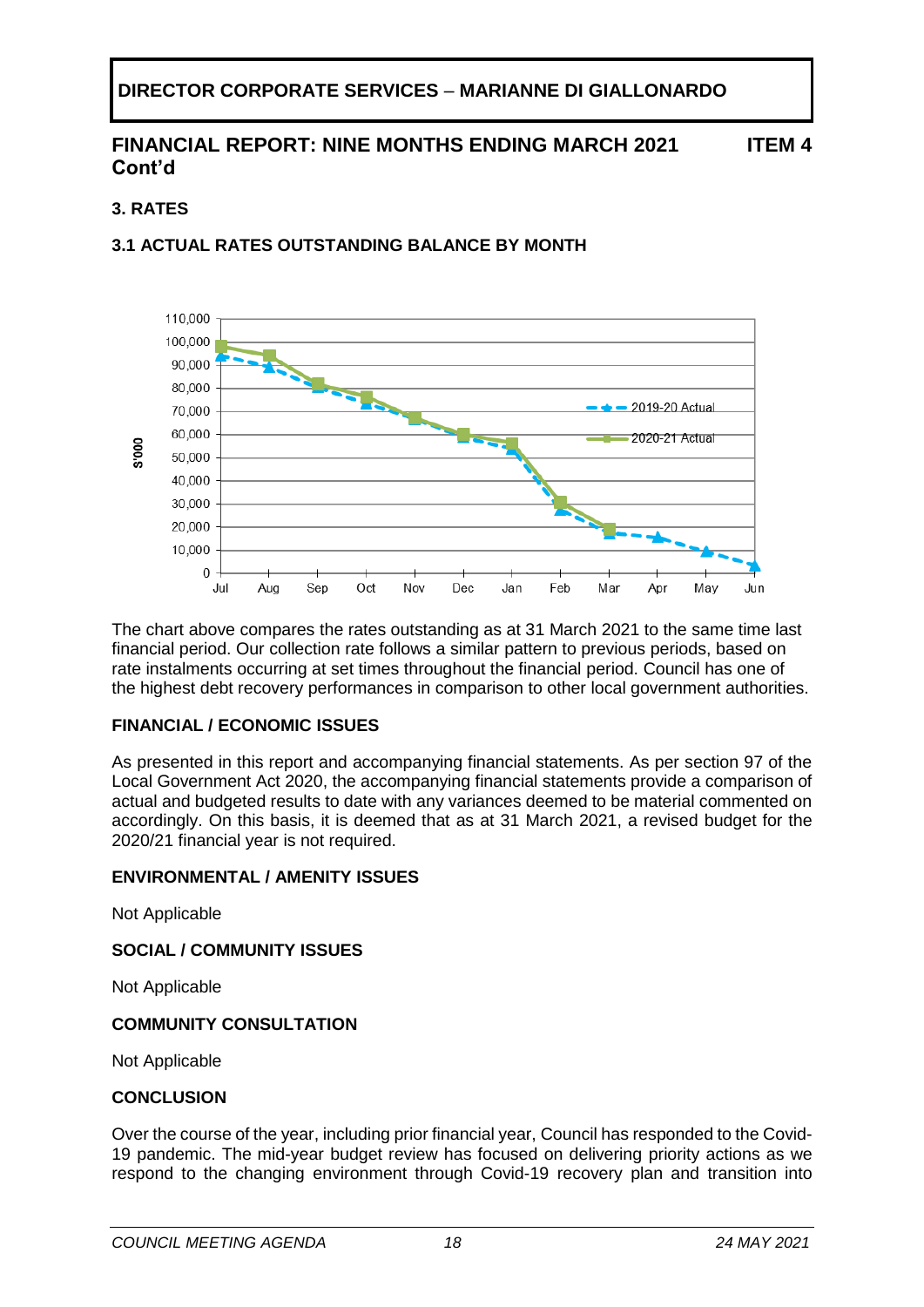#### **FINANCIAL REPORT: NINE MONTHS ENDING MARCH 2021 Cont'd ITEM 4**

upcoming and new, medium to longer term strategic planning processes. The 31 March 2021 YTD results are favourable and provide a solid foundation for achieving Council's 2020/2021 services and advocacy programs.

### **ATTACHMENTS**

- 1. **Quarterly Reporting Council Meeting Mar 2021**
- 2. **2.** Quarterly Finance Report 31 March 2020 Appendix Analytics

### **CONFIDENTIALITY**

Not Applicable

### **RECOMMENDATION**

**THAT COUNCIL RECEIVES AND NOTES THE REPORT ON THE FINANCIAL PERFORMANCE AGAINST BUDGET FOR THE NINE MONTHS ENDING 31 MARCH 2021**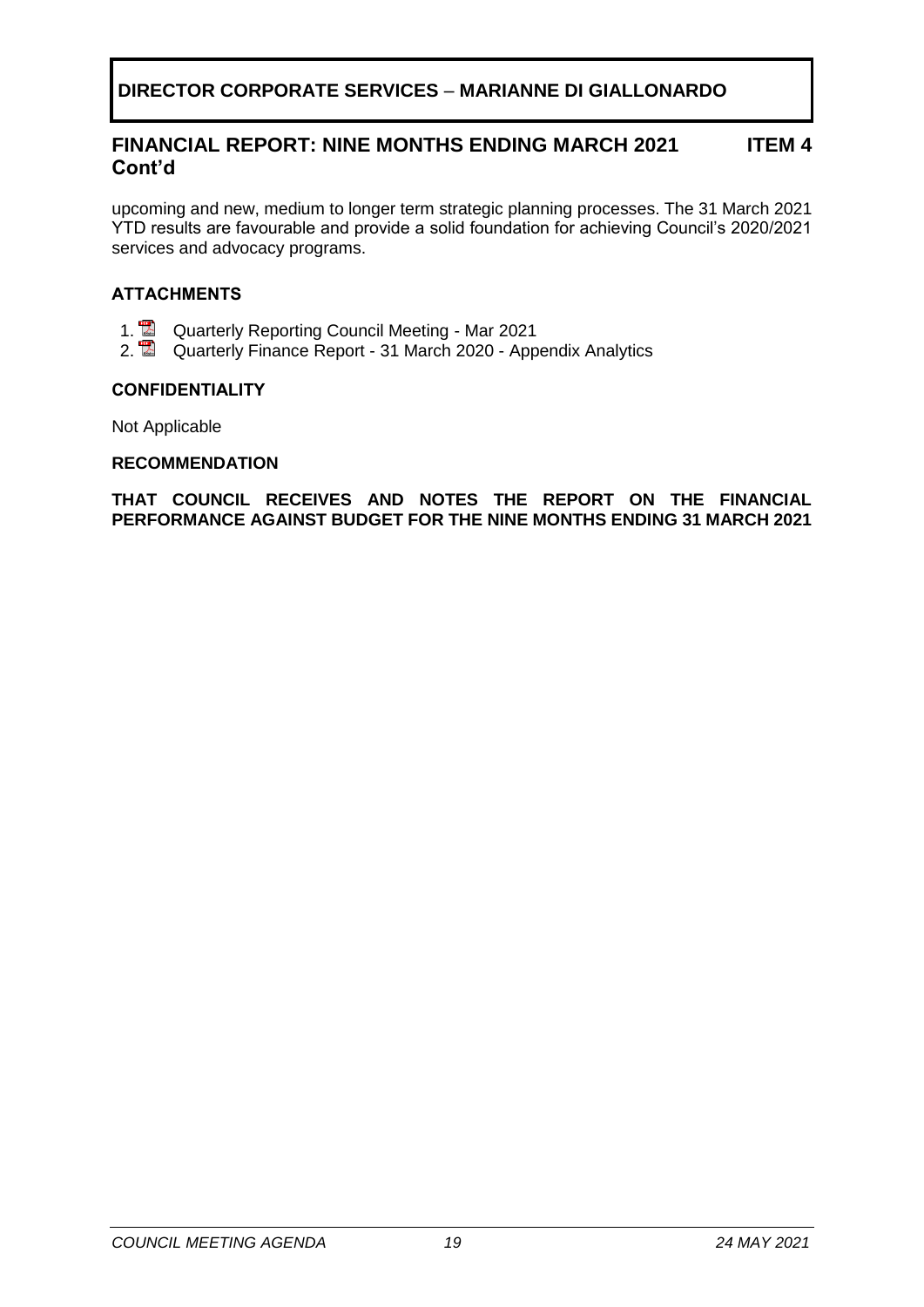## **DIRECTOR OPERATIONS, ASSETS & LEISURE** – **ADAM TODOROV**

#### **CAPITAL WORKS REPORT: THIRD QUARTER 2020/2021 FINANCIAL YEAR ITEM 1**

## <span id="page-19-0"></span>**PURPOSE**

To present the financial and operational status of major Capital Works programs for the third quarter of the 2020/2021 financial year.

### **STRATEGIC / POLICY ISSUES**

The following directions contained in Maroondah 2040: Our Future Together and the Council Plan 2017-2021 (Year 4: 2020-2021) provide the strategic framework that underpins the purpose of this report.

Outcome Area: A well governed and empowered community

Our Vision:In 2040, Maroondah will be an empowered community actively engaged in local decision making, led by an innovative community inspired Council that collaborates regionally and proactively champions local needs.

### Key Directions 2020 – 2021:

8.1 Provide community inspired governance that is transparent, accessible, inclusive and accountable.

### **BACKGROUND**

Council, as part of its Adopted Budget 2020/2021, allocated \$85.47m to Capital Works projects, including some significant State and Federal grant funding previously received. Council also carried forward \$2.5m from the 2019/20 capital works budget. The total adjusted forecast budget for 2020/21, taking account of additional external funding received, is therefore \$103.0m as of 31 March 2021.

Capital Works program status reports are prepared by management and reviewed monthly at the Capital Works Implementation Group (CWIG) and presented quarterly to the Audit and Risk Advisory Committee (ARAC).

Provided in this report is an overview of Capital Expenditure on Council's major program areas for the period 1 July 2020 to 31 March 2021.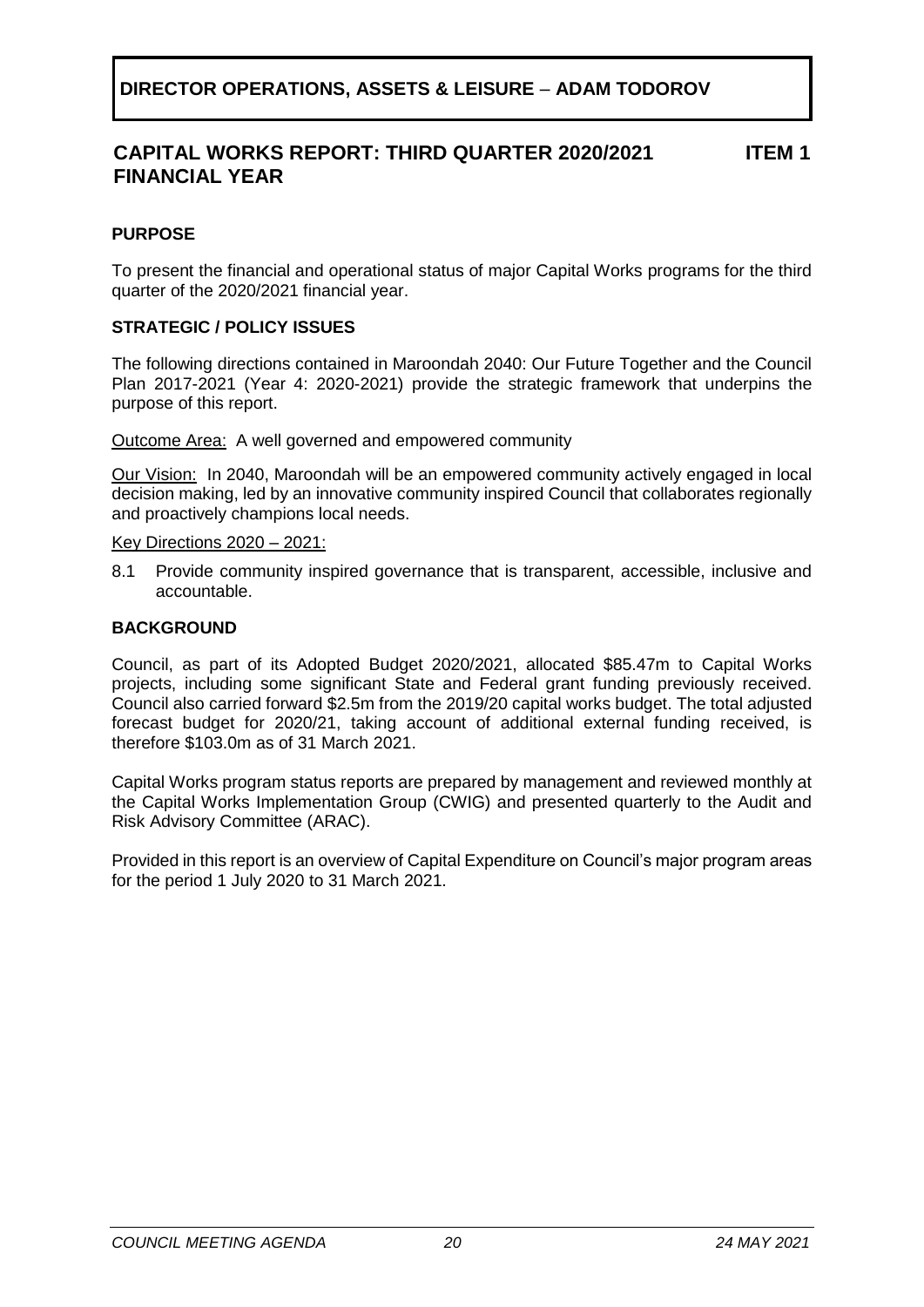## **CAPITAL WORKS REPORT: THIRD QUARTER 2020/2021 FINANCIAL YEAR Cont'd**

### **ISSUE / DISCUSSION**

The following is a summary of the status of Council's major program areas at the end of the second quarter of the 2020/2021 financial year:

|                                                                              | <b>YTD</b>                       | <b>YTD</b>    | <b>YTD</b>        | <b>Forecast</b>     | <b>Amount</b>                    | <b>Adopted</b> |
|------------------------------------------------------------------------------|----------------------------------|---------------|-------------------|---------------------|----------------------------------|----------------|
|                                                                              | <b>Forecast</b><br><b>Budget</b> | <b>Actual</b> | <b>Bud</b><br>Var | <b>Budget</b><br>** | <b>Carried</b><br><b>Forward</b> | <b>Budget</b>  |
|                                                                              | \$'000                           | \$'000        | \$'000            | \$'000              | \$'000                           | \$'000         |
| <b>Classification</b>                                                        |                                  |               |                   |                     |                                  |                |
| Buildings <sup>1</sup>                                                       | 28,008                           | 29,422        | (1, 414)          | 40,832              | 1,406                            | 36,524         |
| Roads <sup>2</sup>                                                           | 4,082                            | 4,229         | (147)             | 5,928               | 575                              | 2,890          |
| Footpaths and Cycleways <sup>3</sup>                                         | 1,848                            | 1,648         | 200               | 2,894               | (45)                             | 3,051          |
| Carparks <sup>4</sup>                                                        | 7,758                            | 7,333         | 425               | 31,061              | 385                              | 30,000         |
| Drainage <sup>5</sup>                                                        | 1,555                            | 1,469         | 86                | 3,309               | 741                              | 2,576          |
| Waste Management                                                             | 20                               | 20            | $\mathbf 0$       | 57                  | 57                               | 0              |
| Other Capital Roads and<br>Drainage <sup>6</sup><br>Recreational Leisure and | 206                              | 149           | 57                | 968                 | 451                              | 603            |
| Community Facilities <sup>7</sup>                                            | 2,549                            | 2,733         | (183)             | 3,131               | (49)                             | 4,212          |
| Parks and Open Space <sup>8</sup>                                            | 566                              | 530           | 36                | 2,624               | 696                              | 1,395          |
| Fixtures,<br>Fittings<br>and<br>Furniture<br>Plant, Machinery and            | 65                               | 26            | 38                | 126                 | 61                               | 65             |
| Equipment <sup>9</sup><br>Computers and                                      | 1,731                            | 1019          | 711               | 2,324               | 372                              | 1,952          |
| Telecommunications <sup>10</sup>                                             | 223                              | 270           | (47)              | 2,185               | 1,461                            | 678            |
| <b>Property Sales</b>                                                        | 8,310                            | 8,265         | 45                | 8,310               | $\Omega$                         | $\Omega$       |
| Building Renewal <sup>11</sup>                                               | 778                              | 1,623         | (845)             | (1,056)             | (3,599)                          | 1,520          |
| <b>Total capital works</b>                                                   | 57,904                           | 58,859        | (955)             | 103,01              | 2,512                            | 85,466         |

### **CAPITAL PERFORMANCE – SIX MONTHS ENDING 31 DECEMBER 2020**

\* YTD Actual expenditure includes Carried Forwards

\*\* Forecast Budget expenditure includes Carried Forwards

### **Explanation of variations between forecast budget and adopted budget:**

- **<sup>1</sup> Buildings** – Variation between adopted \$36.52m and forecast \$40.83m budgets is due primarily to:
	- \$1.31m in carried forwards from 19/20 relating to major projects commenced in 19/20 and continuing into 20/21;
	- \$2m grant funding for Dorset Sporting Pavilion;
	- \$900k grant funding for Tarralla Children's Co-located Facility;
	- \$557k allocated from Recreational Leisure and Community Facility for the Dorset Recreation Reserve Redevelopment;
	- − \$300k allocated from energy efficiency funds to works at Karralyka; and
	- \$190k grant funding for Pinemont Kindergarten Upgrade.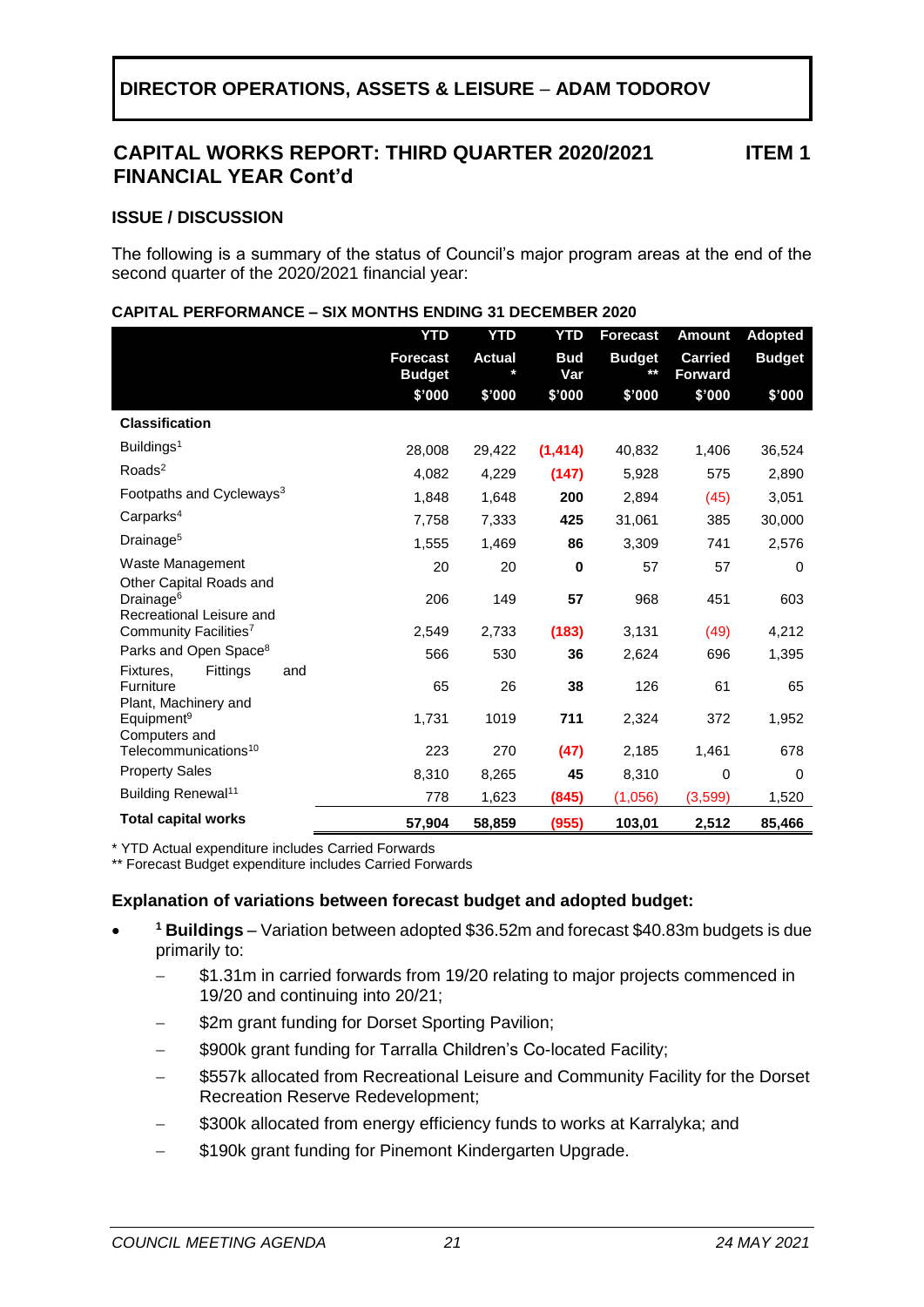## **DIRECTOR OPERATIONS, ASSETS & LEISURE** – **ADAM TODOROV**

#### **CAPITAL WORKS REPORT: THIRD QUARTER 2020/2021 FINANCIAL YEAR Cont'd ITEM 1**

- **<sup>2</sup> Roads** – Variation between adopted \$2.89m and forecast \$5.93m budgets is due primarily to:
	- − \$575k in carried forwards from 19/20;
	- − \$1.2m of future funding brought forward for the Lincoln Road, Roads to Recovery project;
	- \$350k contribution from the drainage budget to New Street Road Renewal;
	- \$350k grant funding from the Federal Government Local Roads and Community Infrastructure Program for the Laurence Grove project;
	- \$245k contribution to McAlpin Reserve Car Park Improvements;
	- \$51k grant for Dublin Road/Knaith Road Blackspot funding;
	- \$48k from the Footpath replacement program to the New Street renewal project; and
	- \$47k transferred to Drainage projects for Landau Drive;
- **<sup>3</sup>Footpaths & Cycleways** – Variation between adopted \$3.05m and forecast \$2.88m budgets is due primarily to:
	- − Negative carried forward of \$45k from 19/20;
	- \$50k allocated to the Open Space Improvement Program;
	- \$96k transferred to New Street and Stormwater drainage projects; and
	- \$20k transferred from Roads budget for disability footpath access.
- **<sup>4</sup>Carparks** – Variation between adopted \$30m and forecast \$31.06 budget is due primarily to:
	- \$385k in carried forwards from 19/20;
	- \$375k received from Department of Transport for Railway Avenue carpark works;
	- − \$245k transferred from the Roads' budget to the McAlpin, North Ringwood and HE Parker Reserves Carpark Improvement projects; and
	- \$25k transferred from drainage projects.
- **<sup>5</sup>Drainage** – Variation between adopted \$2.58m and forecast \$3.31m budgets is due primarily to:
	- − \$841k in carried forwards from 19/20;
	- − \$350k transferred to New Street Road Renewal;
	- \$218k transferred from the Golf budget for fairway drainage works;
	- \$96k transferred from Footpaths and Cycleways for New Street and Stormwater renewal projects; and
	- \$47k transferred from the Roads budget for the Landau Drive bank stabilisation project.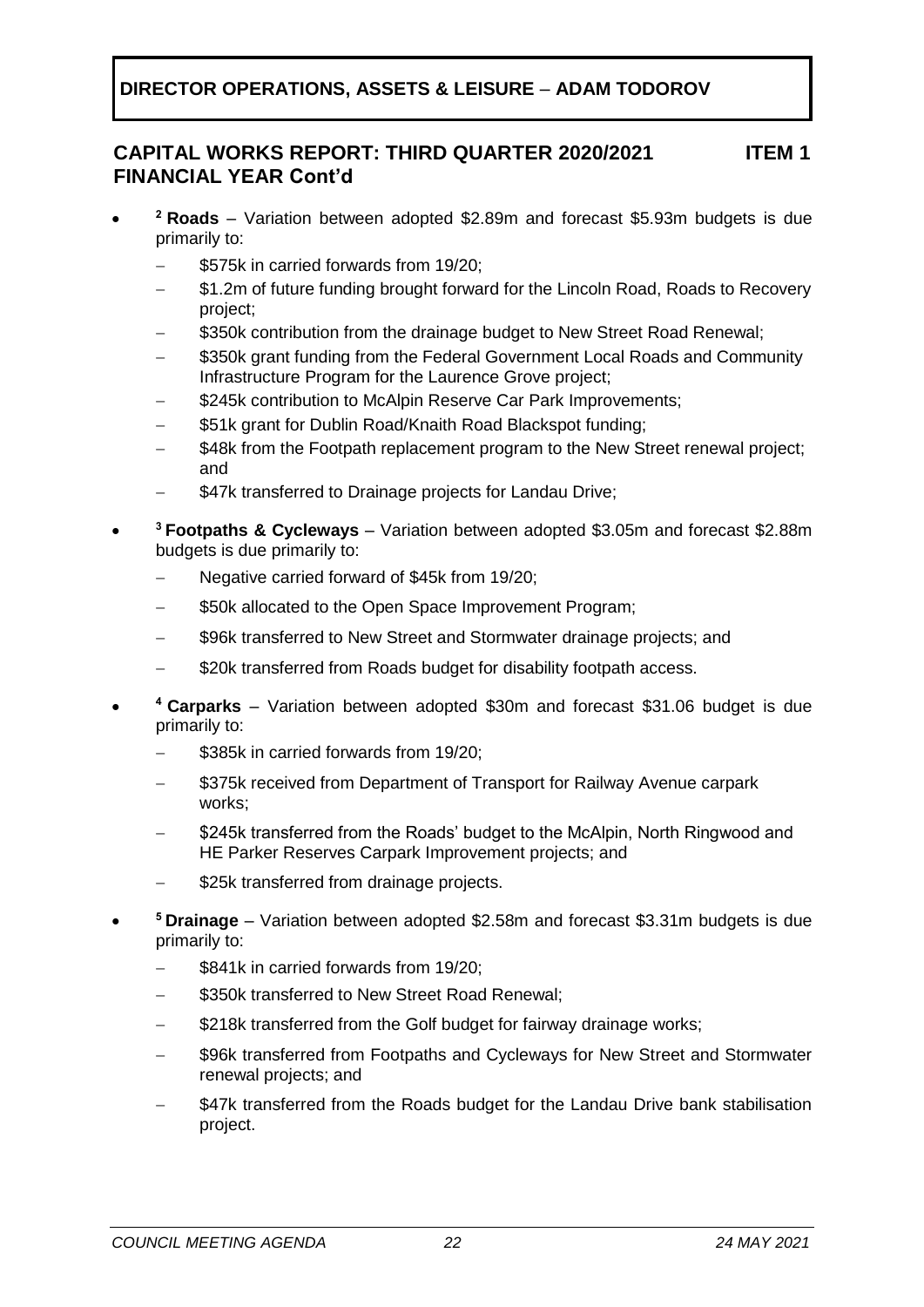**DIRECTOR OPERATIONS, ASSETS & LEISURE** – **ADAM TODOROV**

#### **CAPITAL WORKS REPORT: THIRD QUARTER 2020/2021 FINANCIAL YEAR Cont'd ITEM 1**

- **<sup>6</sup>Other Capital Roads and Drainage** – Variation between adopted \$603k and forecast \$968k is due primarily to:
	- − \$451k in carried forwards from 19/20;
	- \$80k transferred to Ringwood East Place Activation project: and
	- \$25k transferred to Croydon South Neighbourhood Activity Centre project.
- **<sup>7</sup>Recreational Leisure and Community Facilities** – Variation between adopted \$4.21m and forecast \$3.13m budgets due primarily to:
	- \$557k transferred to the Dorset Recreation Reserve Redevelopment project;
	- \$500k grant income for the Cheong Multipurpose Pavilion Redevelopment;
	- \$218k transferred to Golf drainage projects;
	- \$125k grant income for Silcock Sportsfield Lighting; and
	- \$50k grant income for Silcock Reserve Cricket Nets.
- **<sup>8</sup>Parks and Open Space.** – Variation between adopted \$1.40m and forecast \$2.62m budgets is due primarily to:
	- − \$696k in carried forwards from 19/20;
	- \$300k grant for McAlpin Reserve improvements; and
	- \$300k grant for Yarrunga Reserve Improvements.
- **<sup>9</sup>Plant Machinery and Equipment** – Variation between adopted \$1.95m and forecast \$2.32m budgets is due to:
	- \$372k in carried forwards from 19/20.
- **<sup>10</sup>Computers and Telecommunication** – Variation between adopted \$678k and forecast \$2.19m budgets is primarily due to:
	- − \$1.46m in carried forwards from 19/20;
	- \$149k contribution from Buildings into Realm Network Lease Equipment;
	- − \$103k transferred to operational accounts for equipment lease; and
	- \$60k transferred to operational accounts for equipment lease.
- **<sup>11</sup>Building Renewal** – Variation between adopted \$1.520m and forecast -\$1.056m budgets is primarily due to:
	- − Negative carried forward amount of \$3.60m from 19/20 (i.e., relating to projects that were brought forward and completed in 2019/20 but were funded in 2020/21); and
	- \$1.01m allocated from future years for projects that will be undertaken during 2020/21.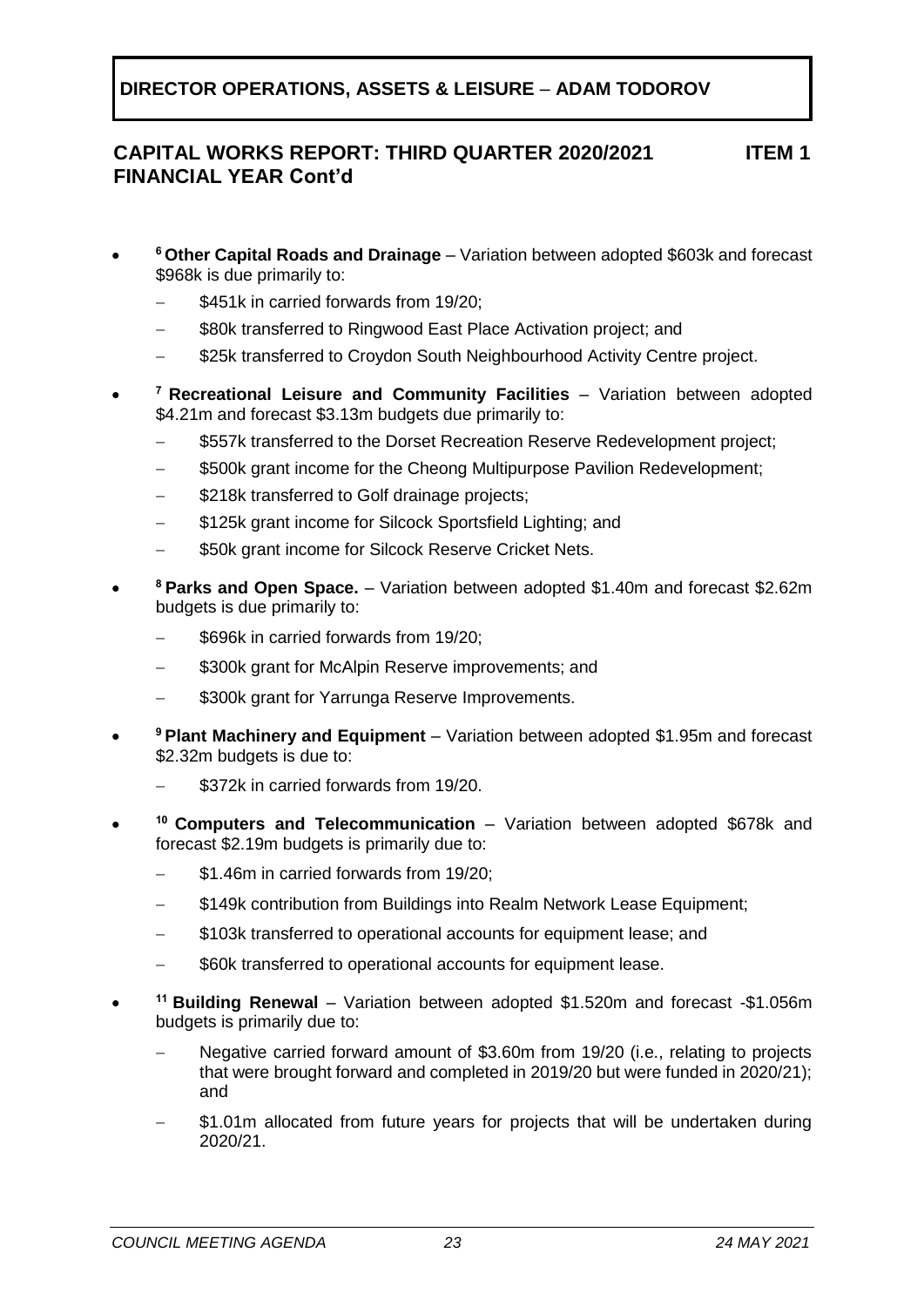## **CAPITAL WORKS REPORT: THIRD QUARTER 2020/2021 FINANCIAL YEAR Cont'd**

**ITEM 1**

### **FINANCIAL / ECONOMIC ISSUES**

### **CARRIED FORWARDS FROM 2019/2020**

Council carried forward an amount of \$2.5m into the 2020/2021 financial year, which primarily related to major projects that were underway at the end of the 2019/2020 financial year.

### **CAPITAL WORKS YTD – EXPENDITURE (CUMULATIVE)**



\*YTD Actual expenditure includes Carried Forwards

\*\*Forecast Budget expenditure includes Carried Forwards and future years' projects brought forward

### **ENVIRONMENTAL / AMENITY ISSUES**

Not Applicable

### **SOCIAL / COMMUNITY ISSUES**

Not Applicable

### **COMMUNITY CONSULTATION**

Not Applicable

### **CONCLUSION**

Council has a total Capital Works forecast budget for 2020/2021 of \$103.1m, including \$2.5m carried forward from 2019/20 and grant funding from State and Federal Governments. Key variations between adopted and forecast budgets for the period 1 July 2020 to 31 March 2021 are noted within this report.

### **ATTACHMENTS**

Not Applicable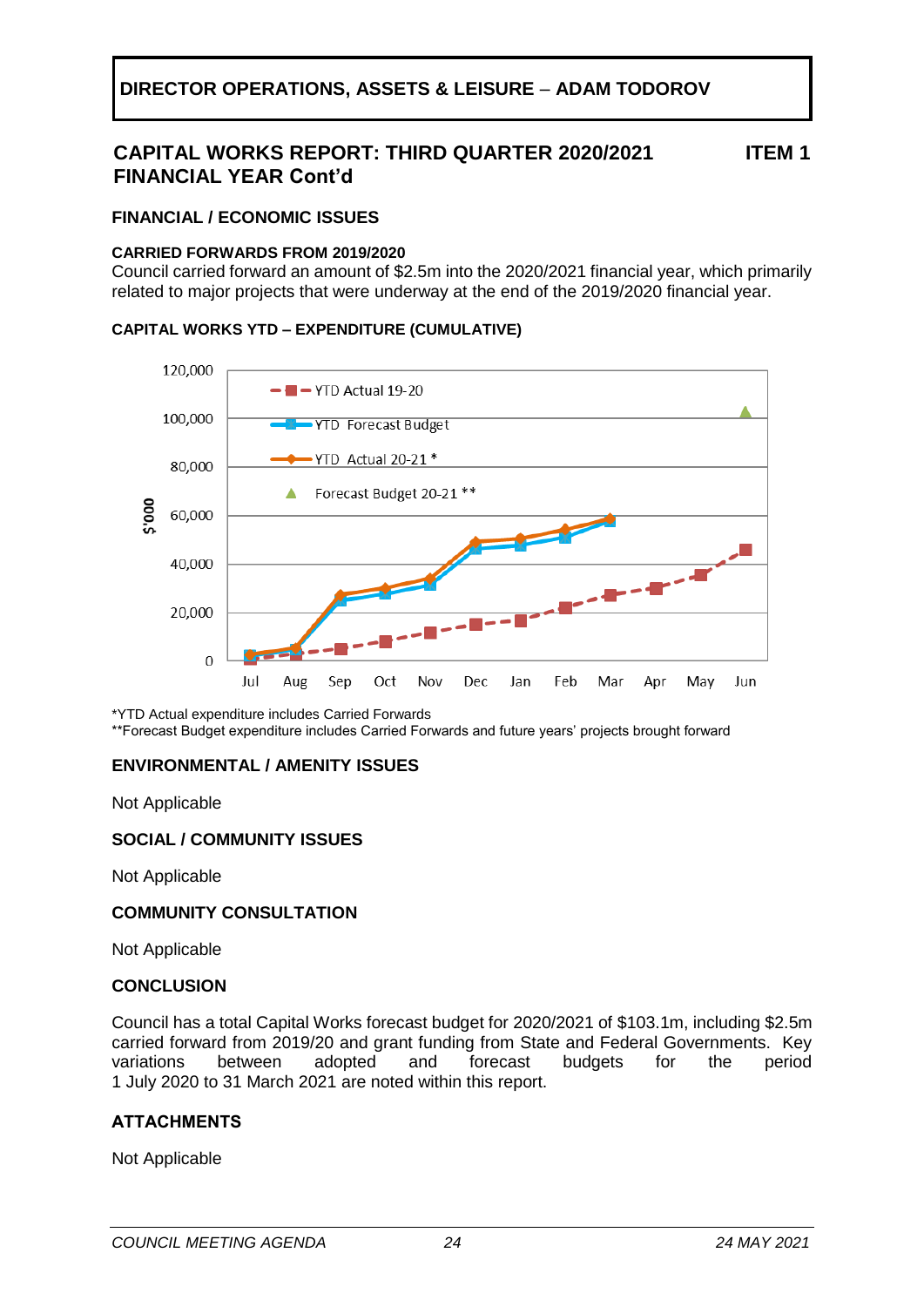#### **CAPITAL WORKS REPORT: THIRD QUARTER 2020/2021 FINANCIAL YEAR Cont'd ITEM 1**

### **CONFIDENTIALITY**

Not Applicable

### **RECOMMENDATION**

**THAT COUNCIL RECEIVES AND NOTES THE REPORT ON THE STATUS OF THE CAPITAL WORKS PROGRAM FOR THE PERIOD 1 JULY 2020 TO 31 MARCH 2021**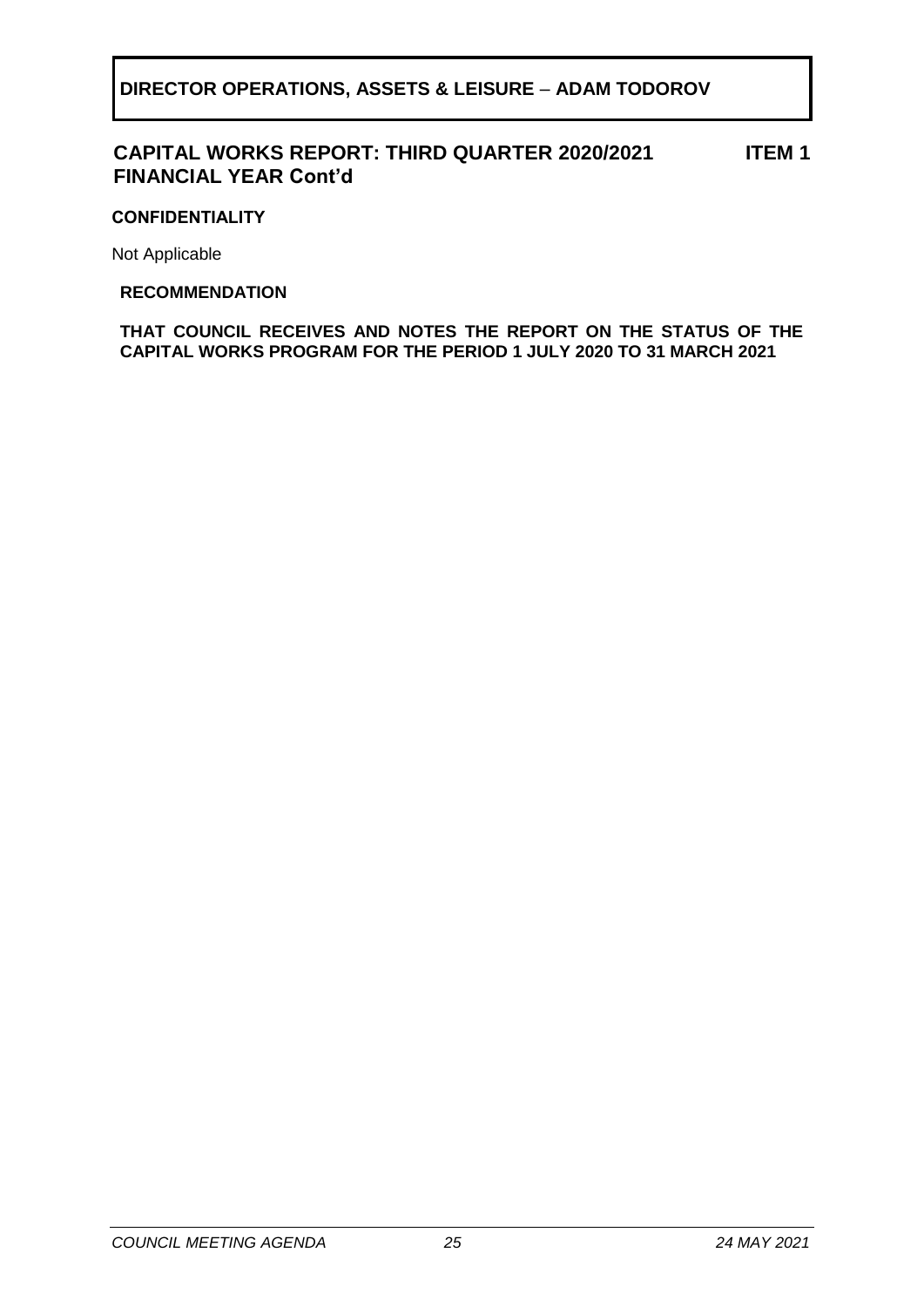#### **AMENDMENT C142MARO PROPOSED HERITAGE OVERLAY AT 35 ALTO AVENUE CROYDON: ADOPTION ITEM 1**

### <span id="page-25-0"></span>**PURPOSE**

The purpose of this report is to consider and recommend the adoption of Amendment C142maro to the Maroondah Planning Scheme.

### **STRATEGIC / POLICY ISSUES**

The following directions contained in Maroondah 2040: Our Future Together (June 2020 Update) and the Council Plan 2017-2021 (Year 4: 2020-2021) provide the strategic framework that underpins the purpose of this report.

Outcome Area:An attractive, thriving and well-built community.

Our Vision:In 2040, Maroondah will be an attractive, sustainable and well-built community with thriving activity centres and a network of neighbourhoods where everyone has the opportunity to live, work and play locally.

### Key Directions 2020 – 2021:

6.5 Develop and implement an urban environment that enhances the desirable attributes of Maroondah to protect and value neighbourhood character, local history and cultural heritage.

Priority Action 2020-2021:

One of Council Plan's priority actions 2017-2021 is to undertake a municipal wide review of Council's neighbourhood character and heritage controls.

### **BACKGROUND**

The property at 35 Alto Avenue Croydon was initially identified in the preparation of Stage 1 of Maroondah's Municipal Heritage Study Review (Draft) as having potential heritage significance as one of the earliest surviving commissions of award-winning architect Peter Corrigan.

It was designed in 1964 for John and Maureen Kenyon, it represented the first architectural commission of Peter Corrigan, then a student but later to become famous as one-half of the celebrated award-winning architectural partnership of Edmond and Corrigan. The property is unique as the only example of his work in the City of Maroondah. The Kenyon house is rare on a broader metropolitan scale as one of only four houses that he built in the 1960s, of which three now remain standing.

In November 2019 Council became aware of concerns from local residents regarding the potential risk of demolition as the property at 35 Alto Avenue was offered for sale. On 31 January 2020 a Section 29A (*Building Act 1993*) demolition request was lodged with Council. This request was refused by Council on the basis that a planning permit was required for demolition of a dwelling due to the Neighbourhood Character Overlay - Schedule 1 (NCO1) requirements for this site.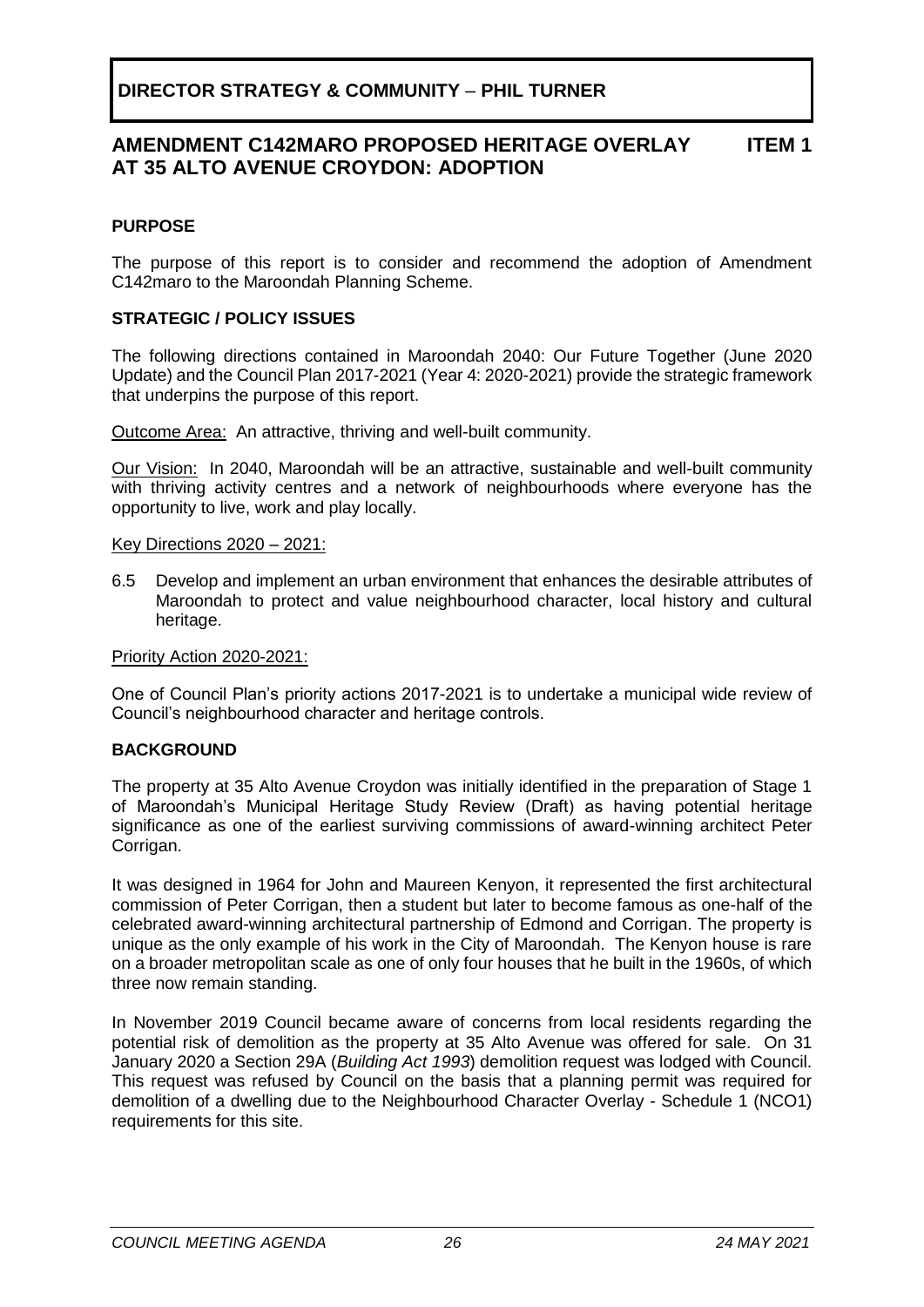#### **AMENDMENT C142MARO PROPOSED HERITAGE OVERLAY AT 35 ALTO AVENUE CROYDON: ADOPTION Cont'd ITEM 1**

On 26 February 2020, a planning permit application M2020/197 was lodged proposing the demolition or removal of a dwelling, associated vegetation removal and subdivision of the land into two lots.

On 6 May 2020 Council; sought Ministerial intervention under Section 20(4) of the *Planning and Environment Act 1987* (*P&E Act*) to introduce interim heritage controls through Amendment C141maro as an urgent request to prepare, adopt and approve the Amendment. The request met the required criteria in that the introduction of the interim control was substantially the same provision as a proposed Amendment C142maro to introduce permanent heritage controls into the scheme.

The request to introduce interim controls was approved under delegation from the Minister for Planning on 28 September 2020. The interim controls applied the Heritage Overlay (HO147) to 35 Alto Avenue, Croydon on an interim basis until 30 July 2021.

It is relevant to note that the Minister's reasons for intervention noted that compliance with any of the requirements of Sections 17, 18 and 19 of the *P&E Act* and the Regulations is not warranted for the following reasons: -

- A separate planning scheme amendment process will be undertaken for permanent controls which will notify affected parties and allow them to make submissions and be heard by an independent panel; and
- The interests of this part of Victoria make such an exemption appropriate because the prompt approval of the amendment is necessary to ensure that the heritage place is immediately protected from demolition or inappropriate redevelopment, which may compromise the heritage character and orderly planning outcomes for the area.

Following the gazettal of the Amendment on 15 October 2020 (Victorian Government Gazette G41), a letter was sent to the owner of the site advising of the interim controls and of Council's intention to proceed with the preparation and exhibition of permanent heritage controls.

A request for authorisation to prepare Amendment C142maro under section 8A of the *P&E Act* was lodged with the Minister on 31 August 2020. Amendment C142maro was authorised on 23 September 2020.

The Amendment was placed on exhibition between 26 October 2020 and 30 November 2020 pursuant to the provisions of Section 19 of the Act. The notice in the Victorian Government Gazette was published on 29 October 2020.

A total of seven submissions were received during the advertising period. Three submissions objected to the proposal; and four were in support of the introduction of the Heritage Overlay. The submitters included the owner of the site, local residents and two organisations namely the National Trust of Australia (Victoria) and the Monastery Ridge Group. At its meeting on 14 December 2020, Council considered the submissions received and resolved to refer all the submissions to an independent Panel. A Panel was appointed to hear the submissions received and a hearing was held on 13 April 2021. A copy of the Panel Report is attached to this report: **Attachment 1**.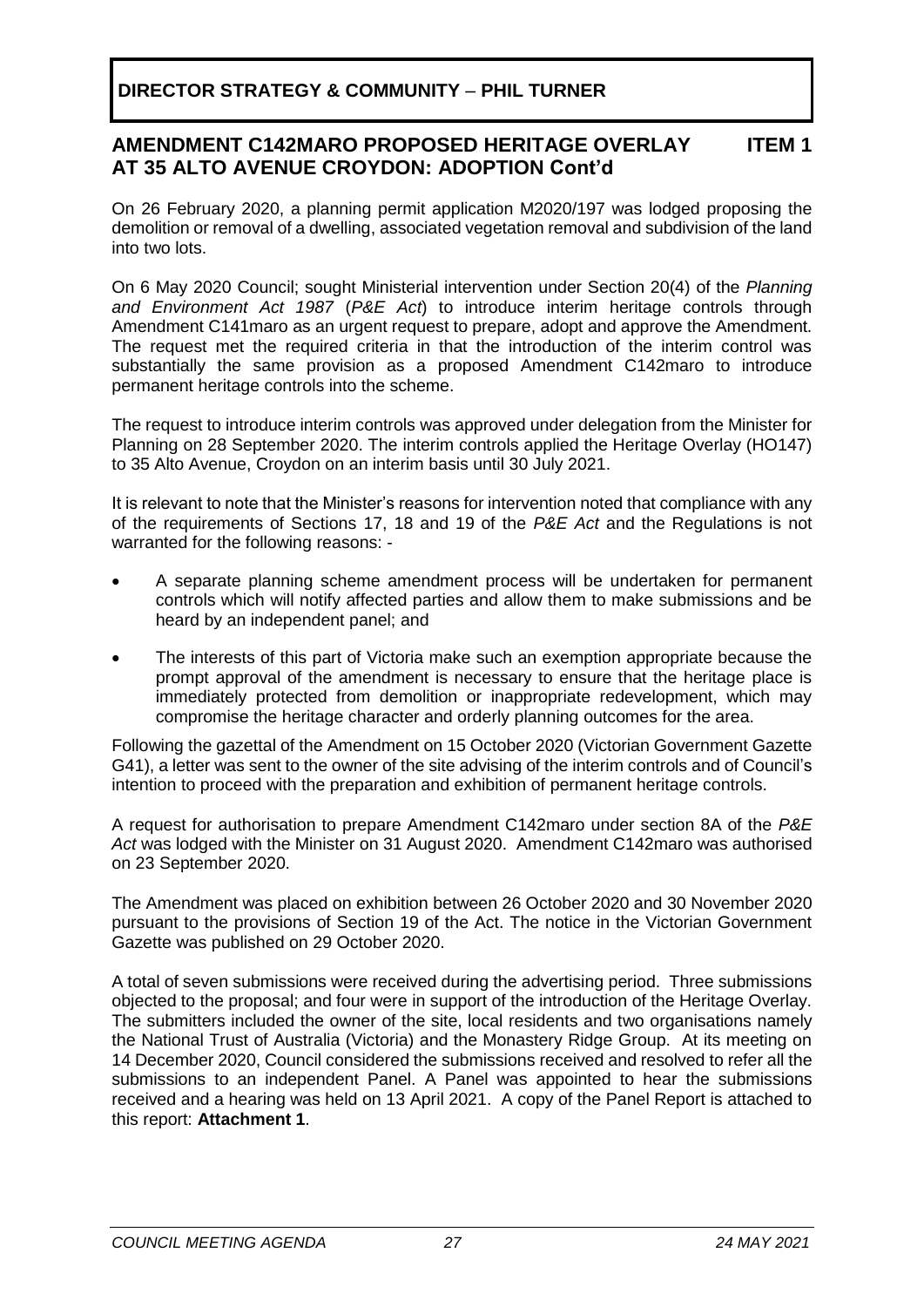#### **AMENDMENT C142MARO PROPOSED HERITAGE OVERLAY AT 35 ALTO AVENUE CROYDON: ADOPTION Cont'd ITEM 1**

### **ISSUE / DISCUSSION**

The preparation of Amendment C142maro highlights Council's commitment to the protection of heritage places and, in particular, the need for recognition and protection of post war heritage within the municipality.

The immediate risk for demolition of 35 Alto Avenue, Croydon warranted Councils' request for Ministerial intervention and the allocation of Council's resources to advance this Amendment ahead of the municipal wide Heritage Review.

The Independent Panel appointed to consider the justification of including heritage protection to this property, supports Council's approach of advancing Amendment C142 for the Minister's approval. As a result, the Panel recommended that Amendment C142maro be adopted as exhibited. The Panel recommended a change to the Statement of Significance with the inclusion of a second paragraph to note that the additions to the west side of the house completed in 1976 are not significant.

The following provides a summary of the key issues considered by the Panel.

### *Background Considerations*

As part of the background considered and noted by the Panel, the Panel report refers to Council's submission on the status of the municipal wide Heritage Study Review. It set out the scope of the Heritage Study Review and referred to the status of the review not yet finalised and pending formal consideration by Council. Is also referred to Council's establishment of a Heritage Reference Group to help finalise the outcomes of the Heritage Study Review.

### *Panel's Approach and Limitations*

The Panel indicated that it had assessed the Amendment against the principles of net community benefit and sustainable development as set out in Clause 71.02-3 (Integrated decision making) of the Planning Scheme.

The Panel referred to Council's submission that the proposed Statement of Significance was derived from a detailed heritage citation prepared by Built Heritage Pty Ltd. The Panel also noted that the Amendment does not propose to include the heritage citation as a background document in the Planning Scheme. It further indicated that as mentioned in Council's submission the relevant parts of the citation that have been included in the Statement of Significance.

The Panel has indicated that it makes no specific comment on the content of the citation and makes no recommendations in relation to this. The Panel's comments are confined to the Statement of Significance and associated matters to be included in the Planning Scheme. It further noted that it is for Council to determine whether the heritage citation should be amended having regard to the recommendations of the Panel with respect to the Statement of Significance.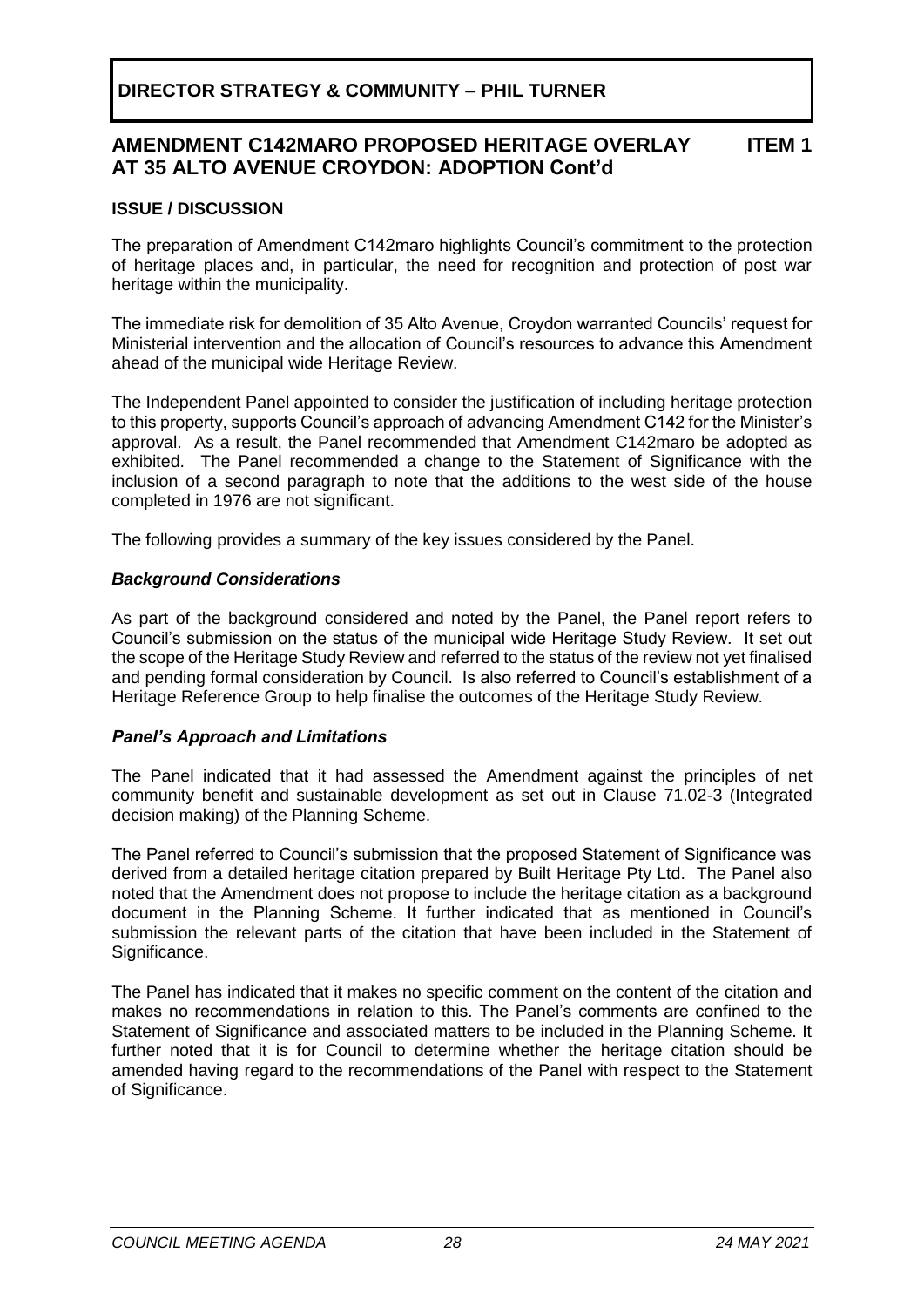#### **AMENDMENT C142MARO PROPOSED HERITAGE OVERLAY AT 35 ALTO AVENUE CROYDON: ADOPTION Cont'd ITEM 1**

### *Planning Context*

The Panel considered Council's submission in respect to the planning policy framework (PPF), other relevant planning strategies and policies and Ministerial Directions and Practice Notes. The Panel concluded that the Amendment is supported by, and implements, the relevant sections of the PPF, and it is consistent with the relevant Ministerial Directions and Practice Notes.

The Panel was of the view that the Amendment was well founded and strategically justified, and should proceed subject to addressing the more specific issues raised in submissions as discussed in the report.

### *Heritage Significance of 35 Alto Avenue*

Previous Heritage Studies:

The Panel agreed with Council's submission that the primary issue of relevance when applying a heritage overlay is whether the place has heritage significance. This was supported by a previous Panel report for Ballarat Planning Scheme C58 (Ballarat PSA C58 [2004] page 51)

The issue for consideration was described by the Panel as to whether the exclusion of the dwelling at 35 Alto Avenue, Croydon from heritage protection in previous heritage studies regarding Alto Avenue is a relevant factor in deciding whether to include the property within a heritage overlay.

The Panel concluded that:

- The exclusion of the dwelling at 35 Alto Avenue from heritage protection in previous heritage studies regarding Alto Avenue is not a relevant factor in deciding whether to include the property within a heritage overlay.
- It would be appropriate to include 35 Alto Avenue in a heritage overlay if contemporary research can validate the heritage significance of the place.
- Heritage Criteria

The Panel report describes this issue as to whether the heritage criteria referred to in the Statement of Significance have been met to the extent necessary to justify the application of the heritage overlay to the former Kenyon house.

The Panel accepted the evidence of Council's heritage expert, Mr Reeves of Built Heritage Pty and agreed that the former Kenyon House satisfactorily meets recognised heritage criteria to justify the application of the heritage overlay. The Panel was satisfied that the justification for why the former Kenyon House is significant has been based on thorough and well documented research.

The Panel concluded that the former Kenyon house:

Demonstrates aesthetic significance by exhibiting a range of particular design characteristics that were rare at the time it was constructed (Criterion E)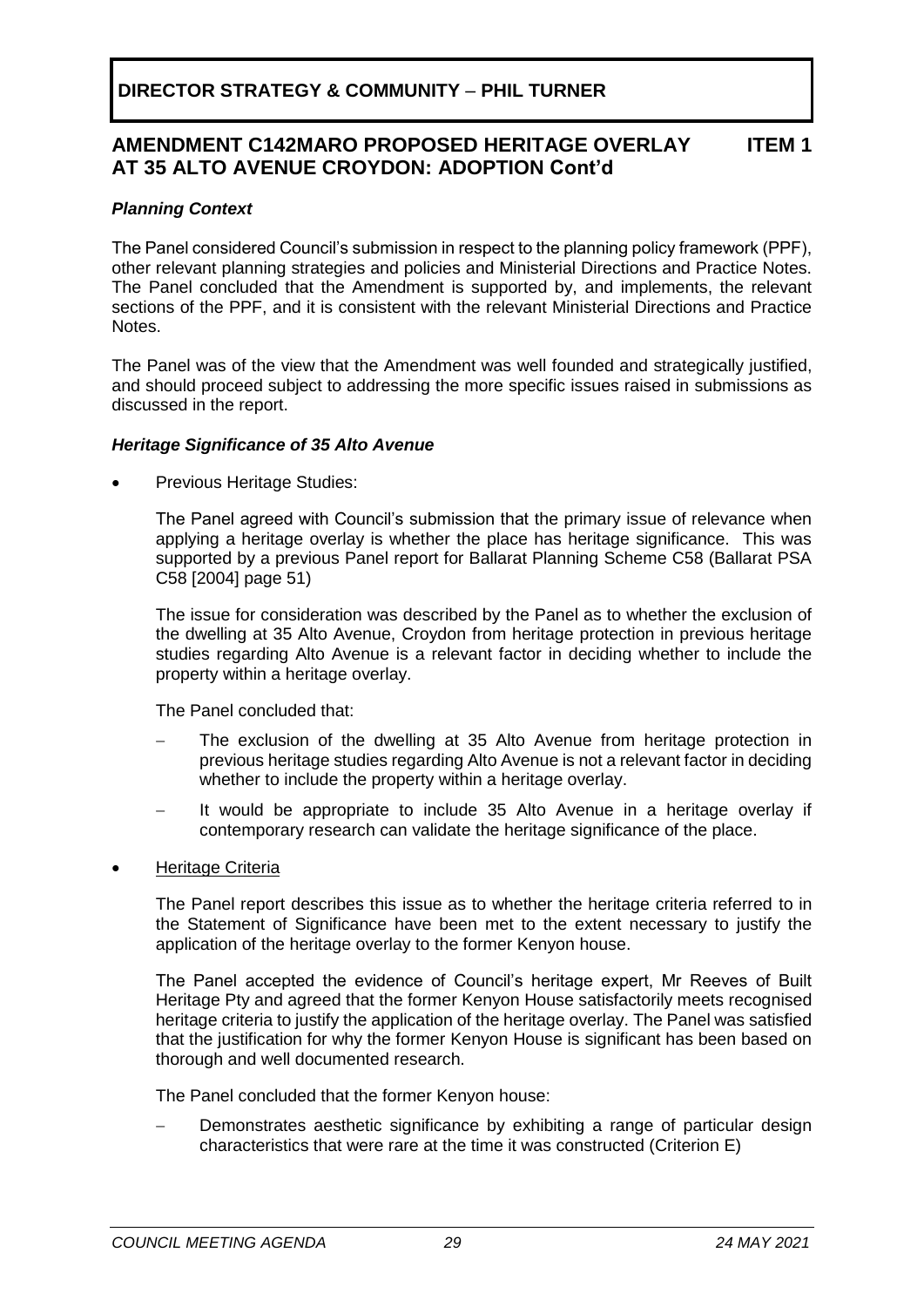#### **AMENDMENT C142MARO PROPOSED HERITAGE OVERLAY AT 35 ALTO AVENUE CROYDON: ADOPTION Cont'd ITEM 1**

- Exhibits a high degree of creative and technical achievement for the period (criterion F)
- Demonstrates uncommon architectural elements for its time that are rare (Criterion B)
- Demonstrates a special association with the work of Peter Corrigan, a significant figure on the development of modern Australian architecture. (Criterion H)
- Satisfactorily meets relevant heritage criteria to justify the application of the heritage overlay.
- **Intactness**

The two main issues relating to this theme are:

- Whether the house is sufficiently intact to understand and interpret the original form of the building.
- Whether the statement of significance should be modified to make it clear that the extensions to the dwelling completed in 1976 are not of heritage significance.

The Panel agreed with Council's heritage expert that the former house at 35 Alto Avenue is sufficiently intact to readily understand its original form and origins. The Panel Member commented that although the original design of Corrigan was not completed in its entirety, substantial parts of the building were constructed in such a way to clearly reference the original design.

The modifications to the design do not significantly detract from the original concept and numerous architectural elements are still obvious and apparent. The Panel further noted that the additions to the house made by the owner in 1976 are sympathetic to the original ideas of Corrigan and are clearly distinguishable from the original construction. Although Corrigan was not involved with these further modifications, they do not detract from the core of the building, are relatively modest in scale and do not overwhelm the original part of the house.

The Panel agreed with Council's Heritage Advisor that although the extensions to the dwelling in 1976 are sympathetic to the original part of the house, they are not of heritage significance. This should be reflected in the Statement of Significance to avoid confusion and misinterpretation of what is significant.

The Panel concluded that:

- The house is sufficiently intact to understand and interpret the original form of the building.
- − Although the extensions to the dwelling in 1976 are sympathetic to the original part of the house, they are not of heritage significance.
- The Statement of Significance should be modified to make it clear that the extensions to the dwelling completed in 1976 are not of heritage significance.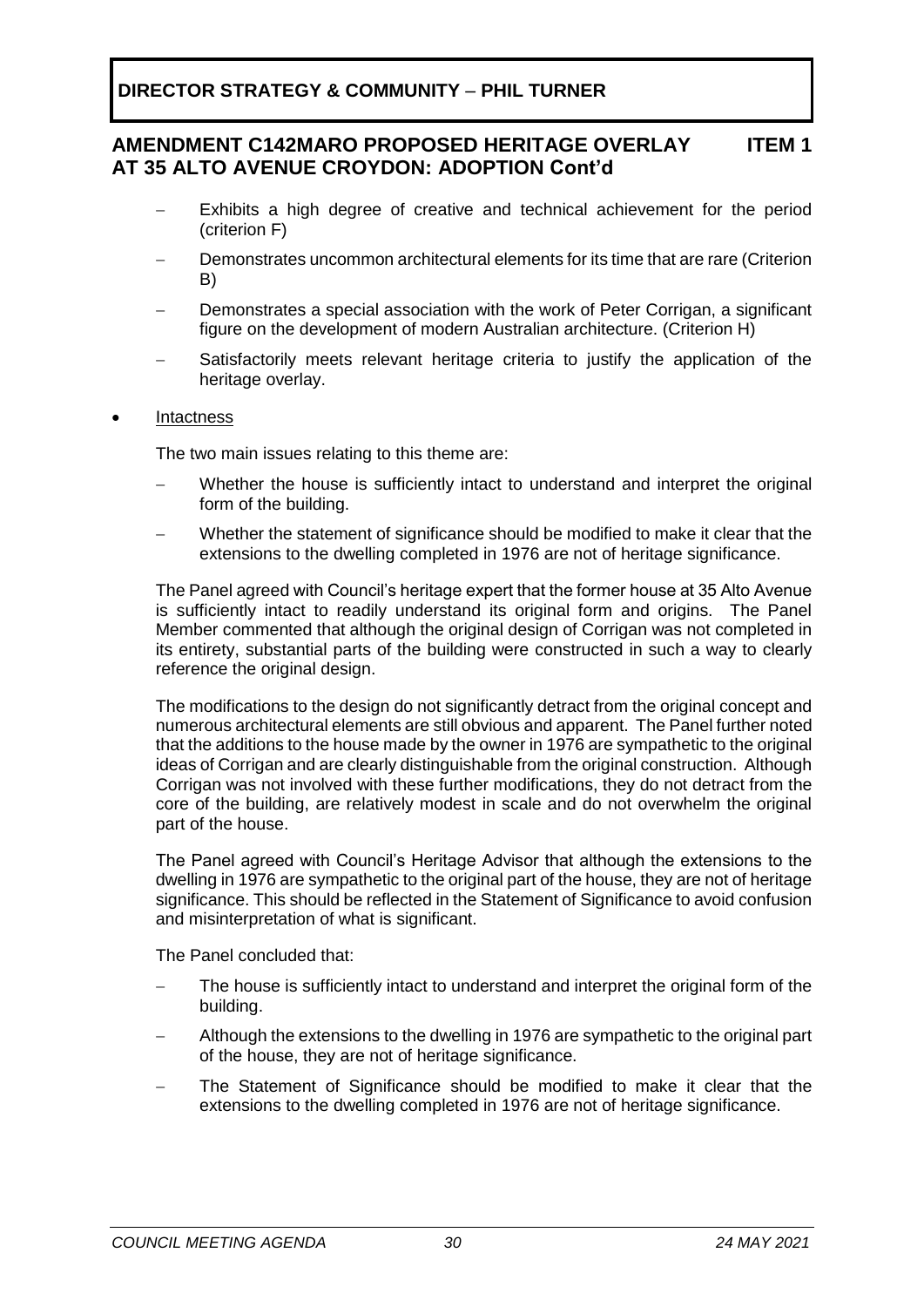#### **AMENDMENT C142MARO PROPOSED HERITAGE OVERLAY AT 35 ALTO AVENUE CROYDON: ADOPTION Cont'd ITEM 1**

*Panel Recommendation:*

Amend the Statement of Significance under the heading "what is significant" to add the following new paragraph after the second paragraph:

The additions to the west side of the house completed in 1976 are not significant.

### **Officer's Recommendation**

As submitted at the Panel hearing, Council supported this approach to amend the Statement of Significance in accordance with the Panel's recommendation.

### • Comparative Analysis

The issue of comparative analysis as defined by the Panel is whether appropriate comparative analysis has been completed in accordance with the guidance in Planning Practice Note 1- Applying the Heritage Overlay.

In its discussion the Panel acknowledged "*the difficulties in completing comparative assessments for unique heritage properties. By the very nature, it can be challenging to find comparable properties that have been included within a heritage overlay. This is clearly the case with the former Kenyon house*."

The Panel noted that it was satisfied that detailed comparative assessment has been completed in this case with sufficient rigour and analysis to justify the application of the heritage overlay. The Panel further commented that PPN01 is a guideline and is not a requirement in the planning scheme. The guidance outlined in PPN01 is general in nature and refers to some "*comparative analysis" to* substantiate the significance of the place and that it "*should draw on other similar places within the study area*"*.* It is not prescriptive about how comparative assessment should be completed.

The Panel indicated that it considers the work completed by Built Heritage Pty outlined in the heritage citation is an appropriate comparative assessment in this instance. The Panel concluded that appropriate comparative analysis has been completed in accordance with the guidance in Planning Practice Note 1- *Applying the Heritage Overlay*.

### *Building Condition*

This issue refers to whether the condition of a building is a relevant consideration when assessing heritage significance.

The Panel adopted the long-held planning principles put forward in many of the Panel Reports referred to by Council. It noted that "fundamentally, the condition of a building is not relevant when considering the overarching question of whether the building has heritage significance."

The Panel also agreed with Council that "*the financial concerns stated in the Termo submission are of a site-specific nature as opposed to a public economic effect and as such are not relevant in considering whether a heritage overlay should be applied*." It further indicated that … "*it is appropriate that heritage fabric be identified for protection at a separate a stage of the process from when redevelopment or demolition proposals are brought to the Responsible Authority*".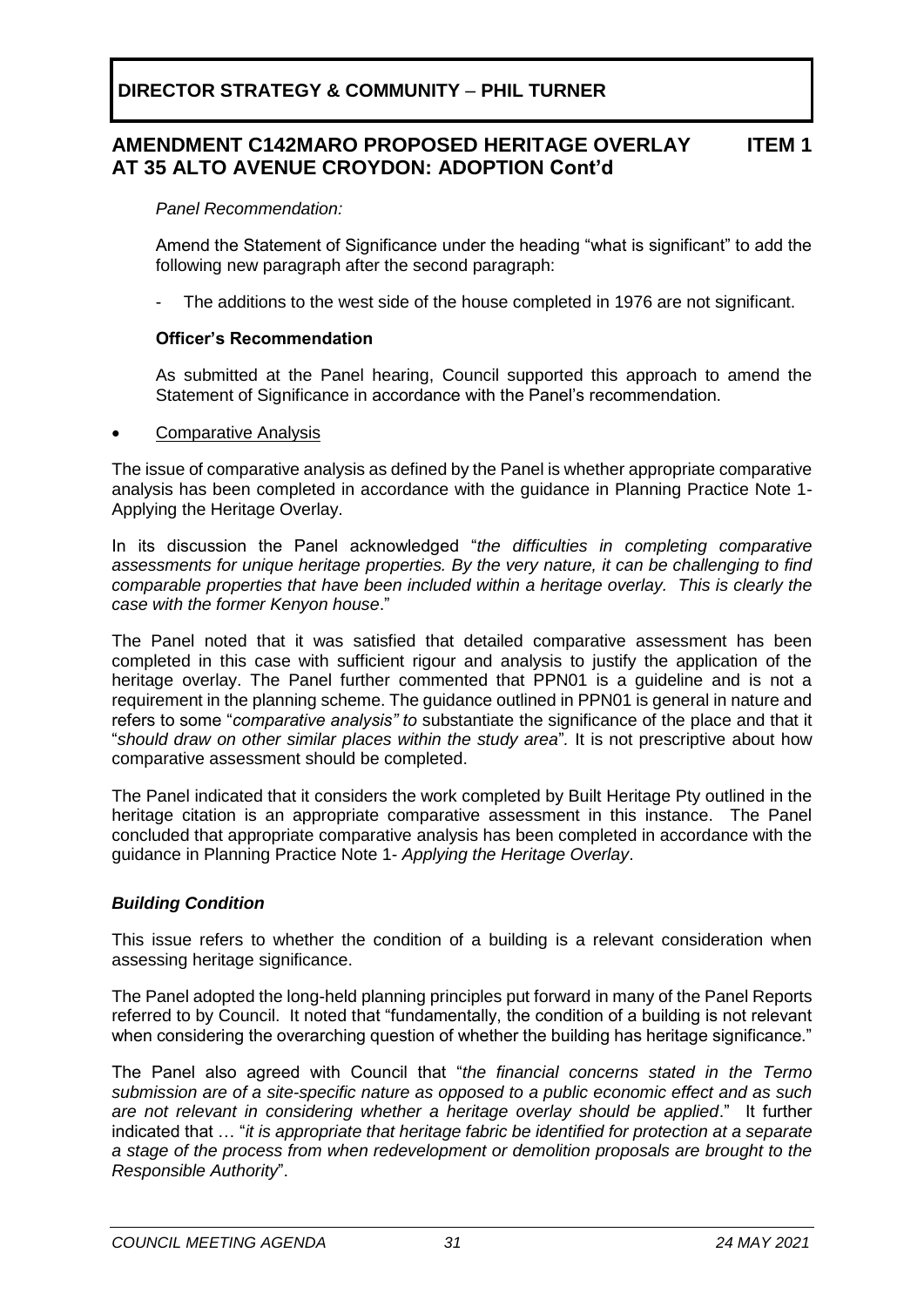#### **AMENDMENT C142MARO PROPOSED HERITAGE OVERLAY AT 35 ALTO AVENUE CROYDON: ADOPTION Cont'd ITEM 1**

The Panel agreed that the identification and protection of heritage places at the amendment stage enables the structural integrity or condition of buildings to be property assessed against identified heritage values at the planning permit application stage. This provides the most appropriate balancing of competing priorities (in case where a redevelopment proposal might undermine the heritage significance of a place).

It was further noted by the Panel that the Heritage Overlay enables a permit application to demolish, construct a new building or alter an existing building. It envisages future development while providing the ability to assess proposals in response to existing heritage fabric.

The Panel concluded that the condition of the former Kenyon House is not a criterion for assessing heritage significance.

### **FINANCIAL / ECONOMIC ISSUES**

The costs associated with Amendment C142maro are included within Council's operational budget.

### **ENVIRONMENTAL / AMENITY ISSUES**

The character of Alto Avenue is currently protected by Neighbourhood Character Overlay Schedule 1 which relates to the "Alto Avenue and Wicklow Hills Neighbourhood Character area". The NCO is also intended to protect some aspects of the heritage significance of Alto Avenue and Wicklow Hill area including subdivision patters and trees as recognised in Maroondah C42 Panel report March 2010. However, the proposed Heritage Overlay will ensure the protection of the building fabric of 35 Alto Avenue, Croydon and as such the Amendment will make a positive contribution to the built environment by conserving it as a heritage place.

### **SOCIAL / COMMUNITY ISSUES**

The Amendment is expected to have positive social impacts by providing protection for a place identified as being of aesthetic and historic significance.

The Amendment facilitates the appropriate management of heritage resources in order to preserve its historic integrity.

### **COMMUNITY CONSULTATION**

Amendment C142maro was placed on public exhibition for a period of one calendar month subject to the provisions of the *Planning and Environment Act 1987.* The public exhibition took place between 26 October 2020 to 30 November 2020.

Notice of the Amendment was given by:

- Sending written notification directly to all owners and occupiers of land subject to the proposed Amendment on 26 October 2020.
- Sending letters to prescribed Ministers on 26 October 2020.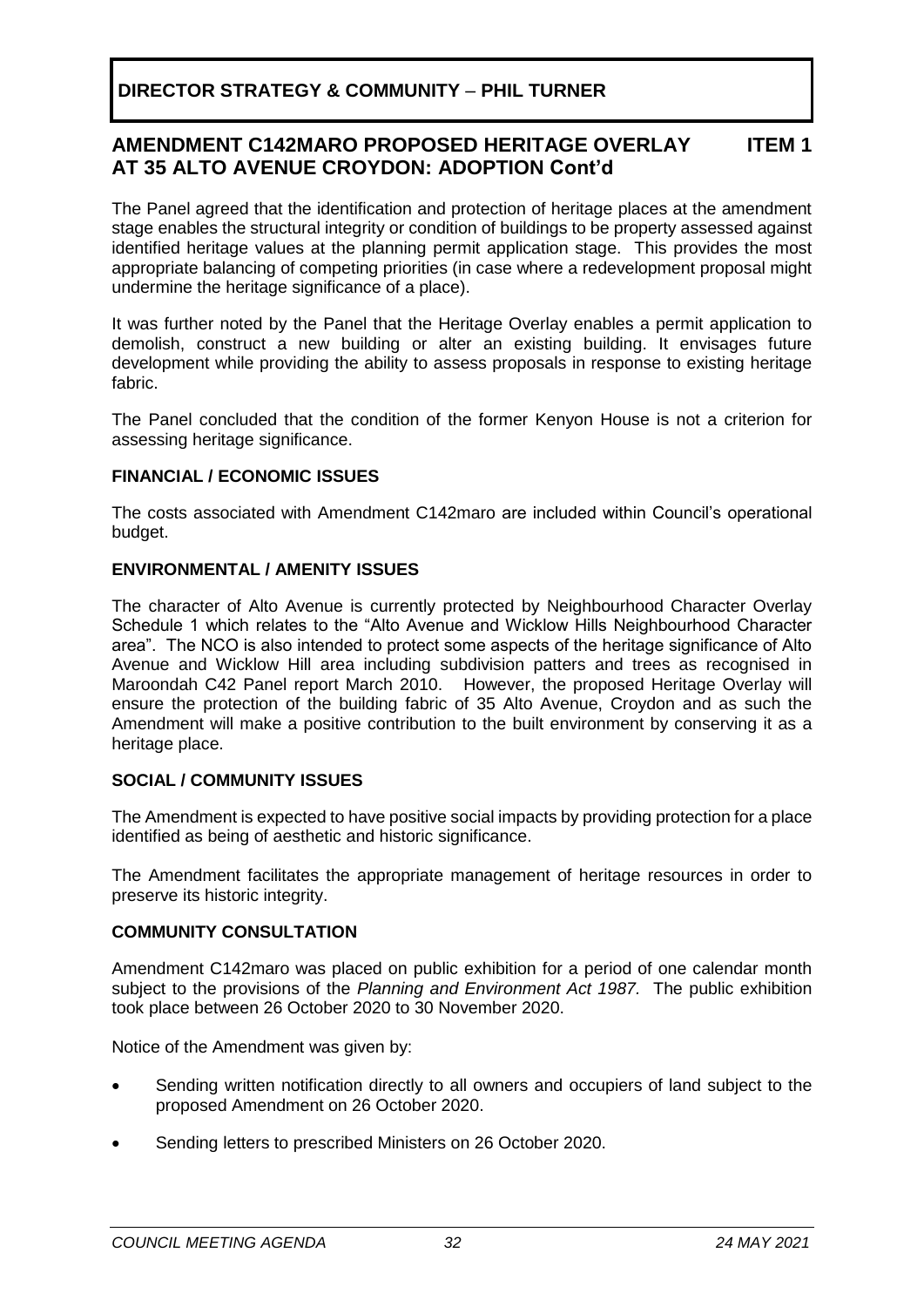#### **AMENDMENT C142MARO PROPOSED HERITAGE OVERLAY AT 35 ALTO AVENUE CROYDON: ADOPTION Cont'd ITEM 1**

- Publishing a notice of the Amendment in the Victorian Government Gazette on 29 October 2020.
- Publishing a notice of the Amendment in The Age newspaper on 26 October 2020. Noting that due to the limited circulation of the Maroondah Leader newspaper and COVID restrictions, alternative advertising measures were supported by the Department.
- Copies of the Amendment were also available for inspection on line on the DELWP and Council websites.

### **CONCLUSION**

Pursuant to Section 1 (d) of the *Planning and Environment Act 1987* Council has a statutory obligation "*to conserve and enhance those buildings, areas or other places which are of scientific, aesthetic, architectural or historical interest, or otherwise of special cultural value*."

The proposed application of site-specific heritage controls will conserve the heritage significance of 35 Alto Avenue, Croydon as the only surviving example of Peter Corrigan's work within the City of Maroondah. The subject site is also of significance on a metropolitan scale as is one of only four houses that Peter Corrigan built in 1960's of which only three remain standing.

The Panel concluded that the Amendment is well founded and strategically justified and noted that the former Kenyon house meets the relevant criteria to justify the application of the heritage overlay. The Panel recommended that Maroondah Planning Scheme Amendment C142maro be adopted as exhibited subject to the Amendment of the Statement of Significance under "what is significant" to add a new paragraph which notes that the additions to the west side of the house completed in 1976 are not significant.

Accordingly, it is recommended that Council resolve to adopt Amendment C142maro in accordance with the Panel Report and refer the Amendment (as contained in the Amendment documents attached) to the Minister for Planning for final approval.

### **ATTACHMENTS**

- 1. Maroondah Planning Scheme Amendment C142maro Former Kenyon House 35
- **图 Alto Avenue Croydon Panel Report**
- 2. Maroondah Amendment C142maro 35 Alto Avenue Croydon Explanatory Report
- **图 ADOPTION**
- 3. Maroondah Amendment C142maro 35 Alto Avenue Croydon Statement of Significance **ADOPTION**
- 4. Maroondah C142maro 001hoMap02 ADOPTION
- $\mathbb{R}$
- 5. Maroondah Amendment C142maro 35 Alto Avenue Croydon Instruction Sheet
- **图 ADOPTION**
- 6. Maroondah C142maro Adoption Schedule to Clause 72.04 Documents Incorporated
- 7. Maroondah C142maro adoption schedule to clause 43.01 Heritage Overlay $\overline{a}$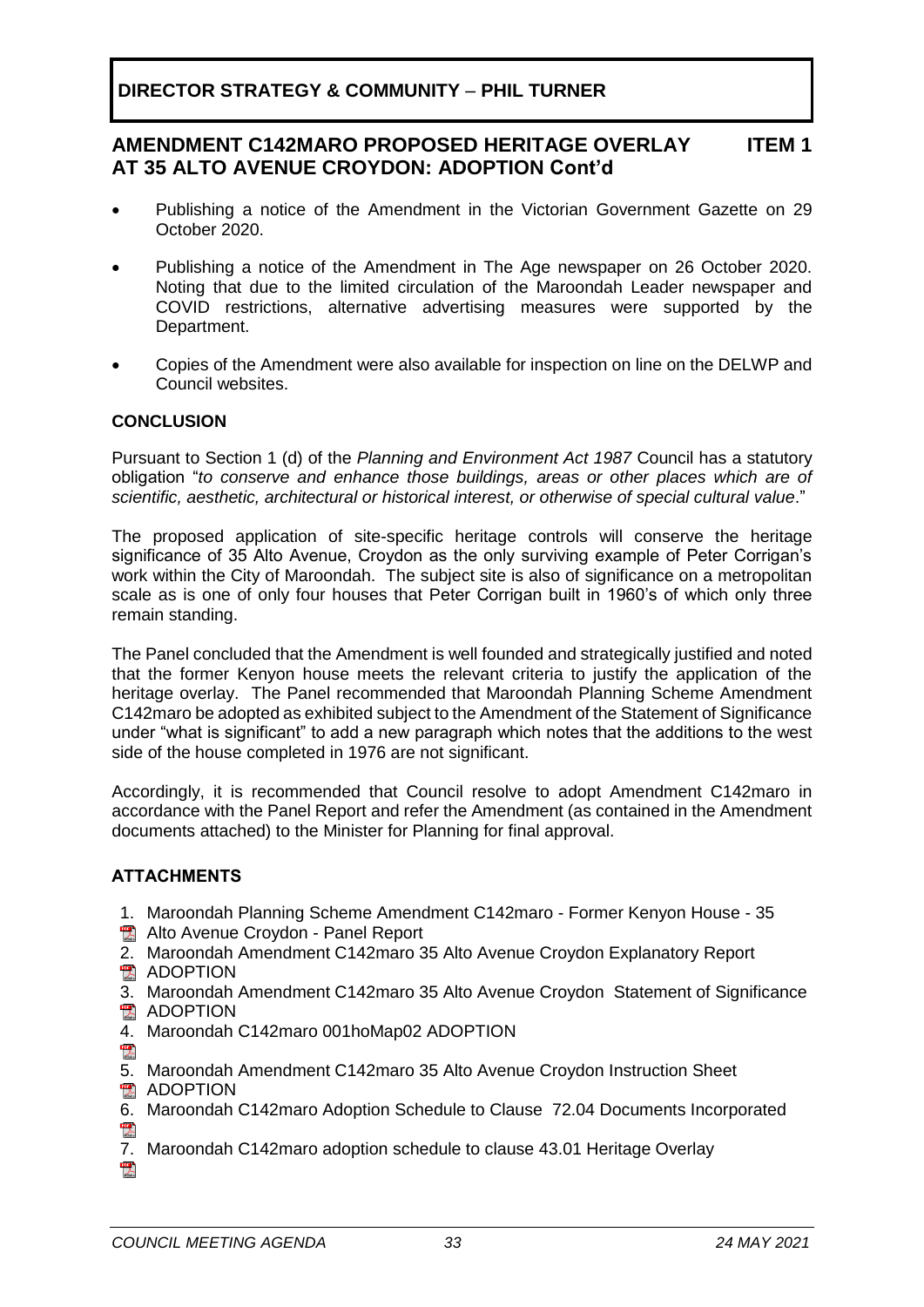#### **AMENDMENT C142MARO PROPOSED HERITAGE OVERLAY AT 35 ALTO AVENUE CROYDON: ADOPTION Cont'd ITEM 1**

### **CONFIDENTIALITY**

Not Applicable

### **RECOMMENDATION**

### **THAT COUNCIL**

- **1. HAVING PREPARED AND EXHIBITED AMENDMENT C142MARO TO THE MAROONDAH PLANNING SCHEME UNDER SECTION 19 OF THE PLANNING AND ENVIRONMENT ACT 1987; AND**
- **2. HAVING CONSIDERED ALL SUBMISSIONS TO AMENDMENT C142MARO UNDER SECTION 22 OF THE PLANNING AND ENVIRONMENT ACT 1987; AND**
- **3. HAVING CONSIDERED THE REPORT AND RECOMMENDATIONS OF THE INDEPENDENT PANEL FOR AMENDMENT C142MARO UNDER SECTION 27 OF THE PLANNING AND ENVIRONMENT ACT 1987; RESOLVES TO**
	- **i. ADOPT AMENDMENT C142MARO TO THE MAROONDAH PLANNING SCHEME IN ACCORDANCE WITH SECTION 29 OF THE PLANNING AND ENVIRONMENT ACT 1987 AS CONTAINED IN ATTACHMENTS 2-7**
	- **ii. SUBMIT AMENDMENT C142MARO TO THE MAROONDAH PLANNING SCHEME TOGETHER WITH THE PRESCRIBED INFORMATION TO THE MINISTER FOR PLANNING IN ACCORDANCE WITH SECTION 31 OF THE PLANNING AND ENVIRONMENT ACT 1987**
	- **iii. AS PART OF ITS SUBMISSION REQUESTING APPROVAL OF AMENDMENT C142MARO ADVISE THE MINISTER FOR PLANNING THAT COUNCIL HAS ACCEPTED ALL OF THE PANEL'S RECOMMENDATIONS**
	- **iv. ADVISES ALL SUBMITTERS TO AMENDMENT C142MARO THAT COUNCIL HAS ADOPTED THE AMENDMENT**
	- **v. AMENDS THE EXHIBITED AMENDMENT IN ACCORDANCE WITH THE PANEL RECOMMENDATIONS, IN PARTICULAR, THAT THE FOLLOWING CHANGES TO THE CONTROLS BE INCORPORATED INTO THE AMENDMENT:**
		- − **AMEND THE STATEMENT OF SIGNIFICANCE UNDER THE HEADING "WHAT IS SIGNIFICANT" TO ADD THE FOLLOWING NEW PARAGRAPH UNDER THE SECOND PARAGRAPH: THE ADDITIONS TO THE WEST SIDE OF THE HOUSE COMPLETED IN 1976 ARE NOT SIGNIFICANT**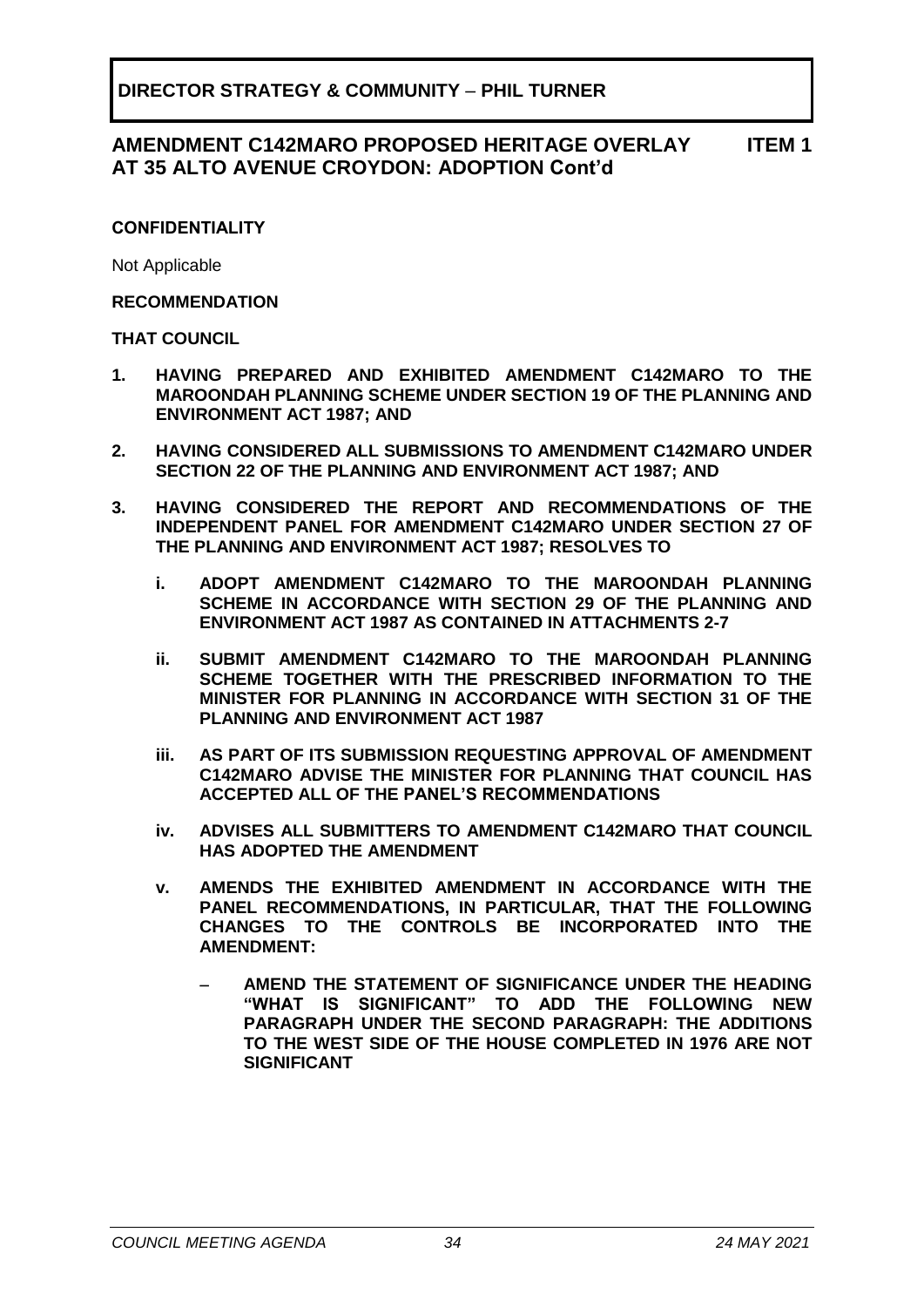## **COUNCIL PLAN 2017-2021 (YEAR 4: 2020/21) PRIORITY ACTION PROGRESS REPORT - QUARTER 3, 2020/21**

**ITEM 2**

### <span id="page-34-0"></span>**PURPOSE**

To provide an update on progress made towards implementation of Year 4 priority actions identified in the Council Plan 2017-2021, as at 31 March 2021.

### **STRATEGIC / POLICY ISSUES**

The following directions contained in Maroondah 2040: Our Future Together and the Council Plan 2017-2021 (Year 4: 2020-2021) provide the strategic framework that underpins the purpose of this report.

Outcome Area:A well governed and empowered community

Our Vision:In 2040, Maroondah will be a vibrant and diverse city with a healthy and active community, living in green leafy neighbourhoods which are connected to thriving and accessible activity centres contributing to a prosperous economy within a safe, inclusive and sustainable environment.

Key Directions 2020 – 2021:

- 8.1 Provide community inspired governance that is transparent, accessible, inclusive and accountable
- 8.2 Ensure responsible and sustainable management of Maroondah's resources, assets, infrastructure and natural environment
- 8.3 Nurture a continuous improvement council culture of being collaborative, strategic, sustainable and employing best practice, that positions Maroondah as a leader in local government

Priority Action 2020-2021:

Not Applicable

### **BACKGROUND**

The *Council Plan 2017-2021* is Maroondah City Council's key medium-term strategic document that sets key directions and priority actions to work towards the long-term community vision outlined in *Maroondah 2040: Our future together.*

The Council Plan plays a vital role in shaping Maroondah's future over a four-year period. It identifies both challenges and opportunities for our community at a local and regional level within the context of the community's long-term community vision, *Maroondah 2040: Our Future Together*. It also forms the basis for Council to make decisions regarding resources and priorities in response to community needs and aspirations.

The Council Plan is implemented through service delivery activities and initiatives across Council, and outcomes are measured and reported regularly.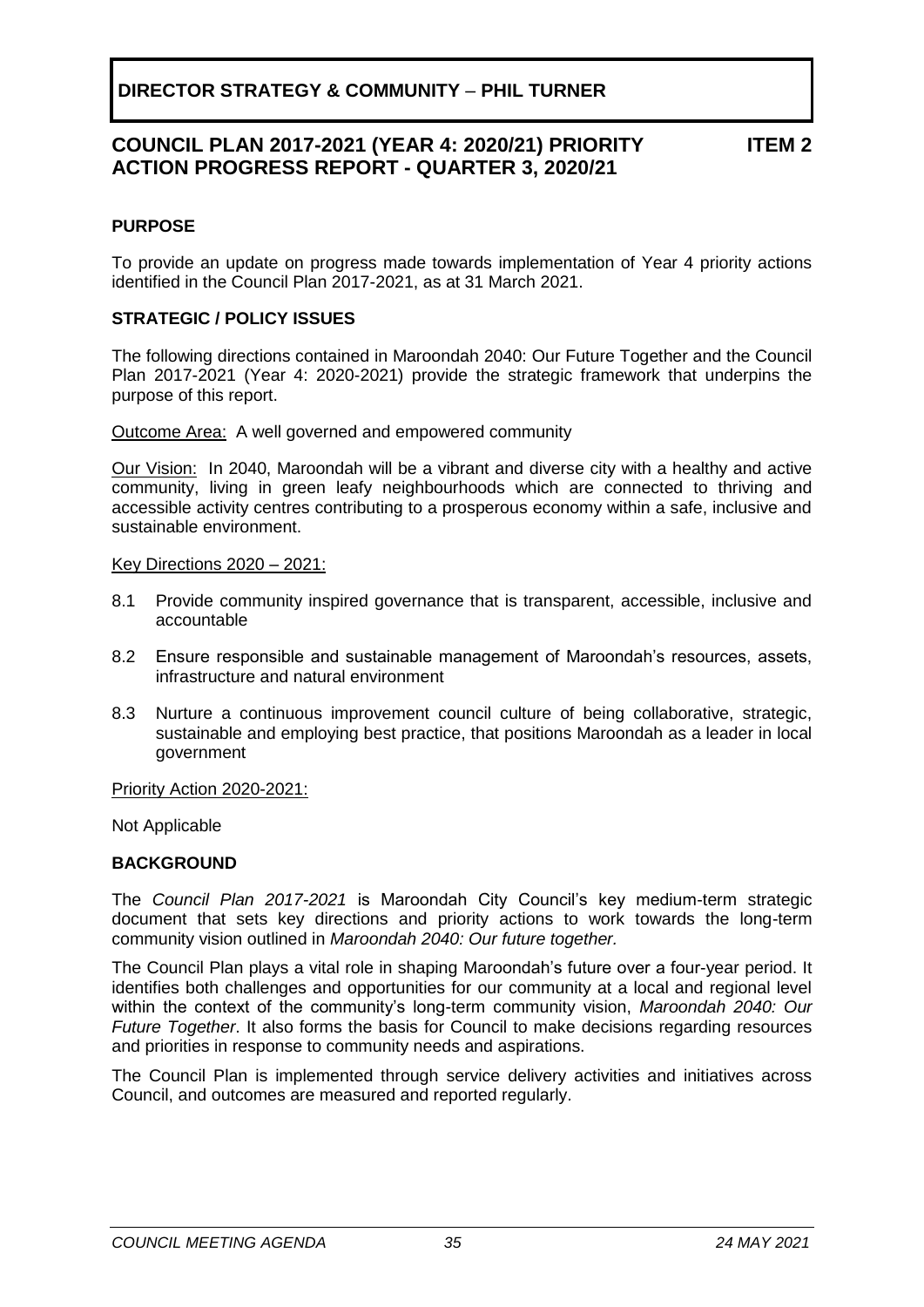#### **COUNCIL PLAN 2017-2021 (YEAR 4: 2020/21) PRIORITY ACTION PROGRESS REPORT - QUARTER 3, 2020/21 Cont'd ITEM 2**

### **ISSUE / DISCUSSION**

Within the Council Plan, there are a range of priority actions identified that work towards delivery of the Maroondah 2040 Community Vision. These actions are updated annually to ensure the Plan continues to be aligned with *Maroondah 2040: Our future together (June 2020 Update),* the community's long-term vision, and is responsive to community needs and expectations.

The Council Plan is divided into eight future community outcome areas, each with a set of four-year key directions (strategies), four-year priority actions, strategic indicators and supporting strategies and plans. The priority actions identified work towards the achievement of the key directions, and ultimately toward the outcomes and visions outlined in *Maroondah 2040: Our future together (June 2020 Update).*

The attached report identifies the progress made by Council in delivering the 2020/21 priority actions identified in the *Council Plan 2017-2021*.

As at 31 March 2021, six actions are complete, 56 are in progress and three have been deferred. A number of priority actions are multi-year initiatives scheduled to be completed in future financial years.

### **FINANCIAL / ECONOMIC ISSUES**

Three Council Plan priority actions have been deferred due to the impacts of the coronavirus (COVID-19) pandemic.

### **ENVIRONMENTAL / AMENITY ISSUES**

Not Applicable

### **SOCIAL / COMMUNITY ISSUES**

Not Applicable

### **COMMUNITY CONSULTATION**

Council Plan achievements are reported back to Council and the community through quarterly reporting and through the Maroondah City Council Annual Report at the end of each financial year.

### **CONCLUSION**

Council has made excellent progress during the past nine months (1 July to 31 March 2021) towards the implementation of a broad range of Council Plan Priority Actions for the 2020/21 financial year.

### **ATTACHMENTS**

1. Council Plan Priority Action Progress Report - Year 4 (Q3, 2020-21) - As at 31 March 图 2021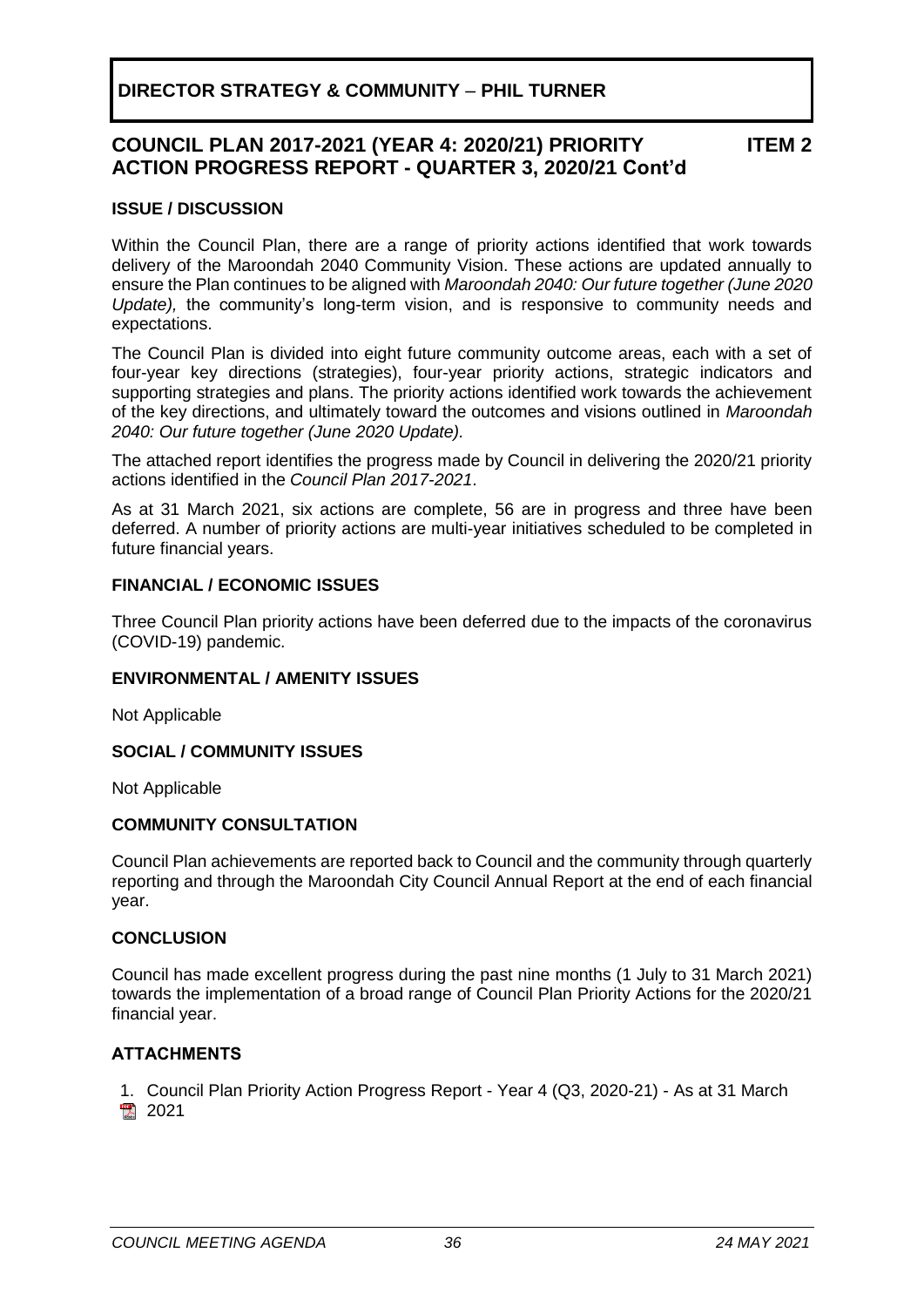## **COUNCIL PLAN 2017-2021 (YEAR 4: 2020/21) PRIORITY ACTION PROGRESS REPORT - QUARTER 3, 2020/21 Cont'd**

**ITEM 2**

### **CONFIDENTIALITY**

Not Applicable

### **RECOMMENDATION**

**THAT COUNCIL NOTES PROGRESS MADE TOWARDS THE DELIVERY OF 2020/21 PRIORITY ACTIONS IDENTIFIED IN THE COUNCIL PLAN 2017-2021 AS AT 31 MARCH 2021**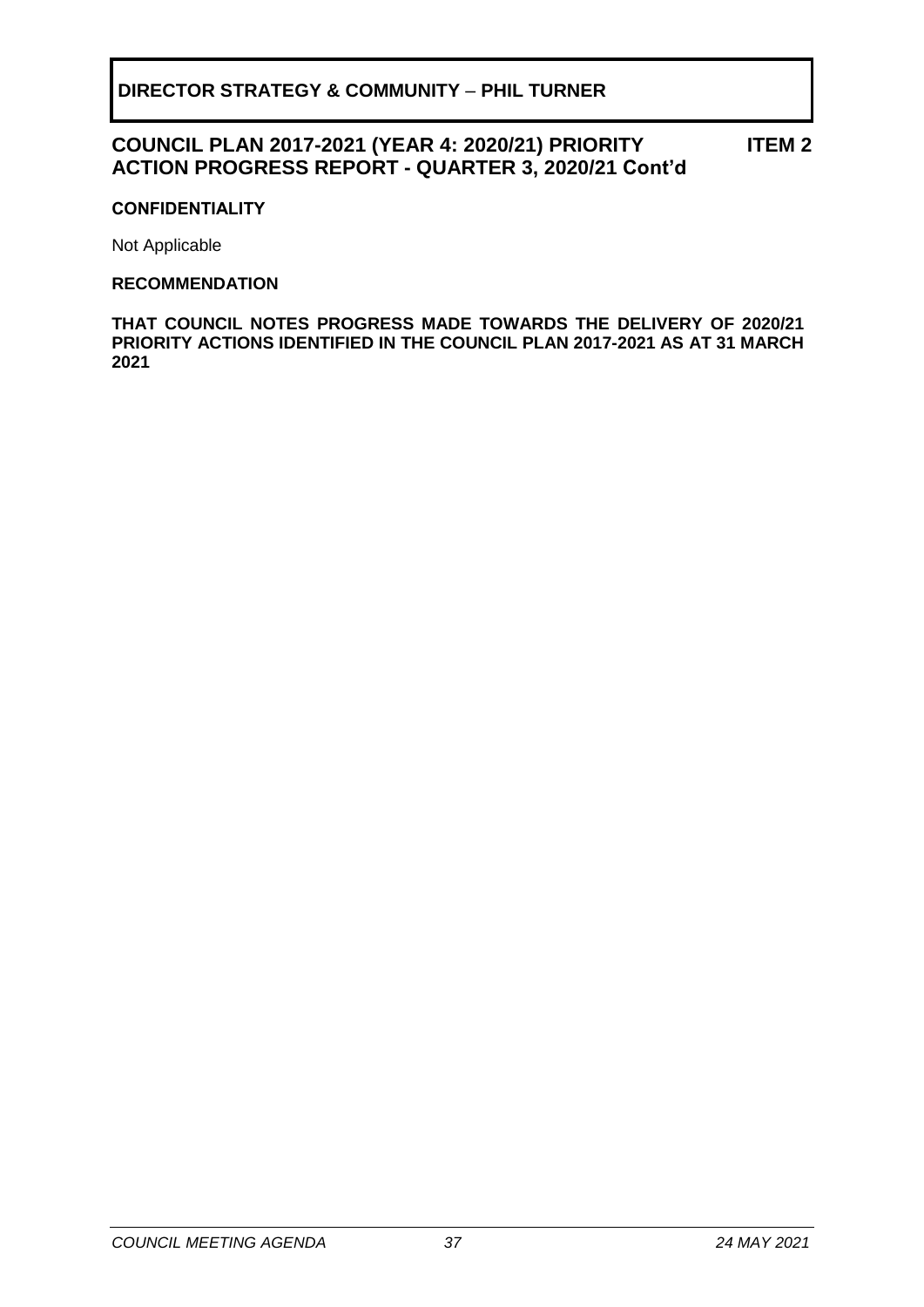## **LOCAL GOVERNMENT PERFORMANCE REPORTING FRAMEWORK - SERVICE INDICATOR PROGRESS REPORT - QUARTER 3, 2020/21**

**ITEM 3**

### <span id="page-37-0"></span>**PURPOSE**

To provide a report of Council's indicators of service performance as measured by the Local Government Performance Reporting Framework (LGPRF) for the 2020/21 financial year to date (1 July 2020 to 31 March 2021).

### **STRATEGIC / POLICY ISSUES**

The following directions contained in Maroondah 2040: Our Future Together and the Council Plan 2017-2021 (Year 4: 2020-2021) provide the strategic framework that underpins the purpose of this report.

Outcome Area:A well governed and empowered community.

Our Vision:In 2040, Maroondah will be a vibrant and diverse city with a healthy and active community, living in green leafy neighbourhoods which are connected to thriving and accessible activity centres contributing to a prosperous economy within a safe, inclusive and sustainable environment.

### Key Directions 2020-2021:

- 8.1 Provide enhanced governance that is transparent, accessible, inclusive and accountable
- 8.2 Ensure responsible and sustainable management of Maroondah's resources, assets, infrastructure and natural environment
- 8.4 Foster a culture of innovation, cooperation, commitment, communication and continuous improvement that positions Maroondah City Council as a leader in local government

Priority Action 2020-21:

Not Applicable

### **BACKGROUND**

The Local Government Performance Reporting Framework (LGPRF) is a mandatory reporting system developed by Local Government Victoria which was introduced in 2014 to ensure all Victorian Councils are measuring and reporting on their performance in a consistent way.

The LGPRF is a Victorian Government initiative aimed at ensuring transparency and accountability of the local government sector performance to ratepayers and the public. The Framework is made up of service performance, financial performance and sustainability measures, along with a governance and management checklist. Together these components build a comprehensive picture of local government performance.

These measures are reported in Council's Annual Report as part of the Report of Operations and Performance Statement sections as required by the *Local Government (Planning and Reporting) Regulations 2020* and associated elements of the *Local Government Act 2020*.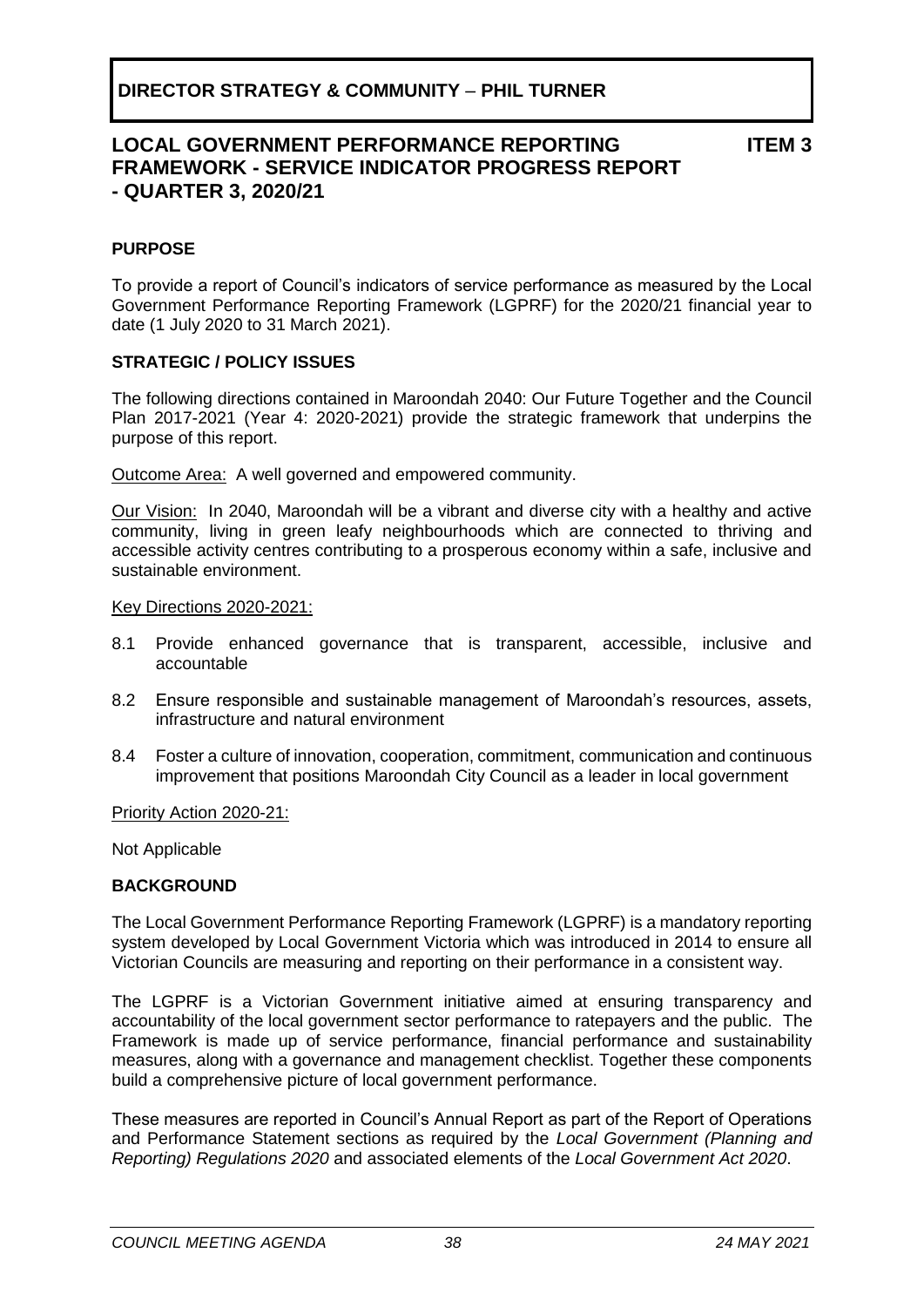## **LOCAL GOVERNMENT PERFORMANCE REPORTING FRAMEWORK - SERVICE INDICATOR PROGRESS REPORT - QUARTER 3, 2020/21 Cont'd**

**ITEM 3**

End of financial year results are also publicly released on the Victorian Government's 'Know Your Council' website in November each year. This site provides information on the sector and enables users to benchmark the relative performance of Council's on LGPRF indicators.

### **ISSUE / DISCUSSION**

Council continues to monitor LGPRF results on a quarterly basis for service performance indicators and annually for financial performance and sustainable capacity indicators.

Service performance indicators are subject to fluctuations and not necessarily reflective of the final year result. Some individual indicators will reflect seasonality or phasing of service delivery so are not indicative of the year result. Indicators relying on the annual Community Satisfaction Survey will be updated during the final quarter of the financial year.

At this stage of the financial year, most service indicators are progressing as expected. Despite the coronavirus (COVID-19) pandemic, it is pleasing to see that most indicators of services are in line with expected results at this stage of the financial year. A number of indicator results have been impacted by the COVID19 pandemic, particularly in relation to the utilisation levels and service costs for aquatic facilities, the number of active borrowers for libraries in Maroondah, and participation in key age and stage Maternal and Child Health (MCH) appointments.

Council will continue to monitor its performance against the LGPRF indicators and report quarterly to ensure accountability and transparency.

### **FINANCIAL / ECONOMIC ISSUES**

Not Applicable

### **ENVIRONMENTAL / AMENITY ISSUES**

Not Applicable

### **SOCIAL / COMMUNITY ISSUES**

Not Applicable

### **COMMUNITY CONSULTATION**

End of 2020/21 financial year results will be publicly released in Council's Annual Report 2020/21. It is expected that they will also be submitted for inclusion on the Victorian Government's 'Know Your Council' website in November 2021.

### **CONCLUSION**

LGPRF service performance indicators for the 2020/21 financial year to date as at 31 March 2021 are presented in the attached report.

It is important to note that these quarterly results will not necessarily reflect or be predictive of annual performance due to phasing of service delivery across the year and seasonal influences. Results for a number of indicators have been impacted by the COVID-19 pandemic.